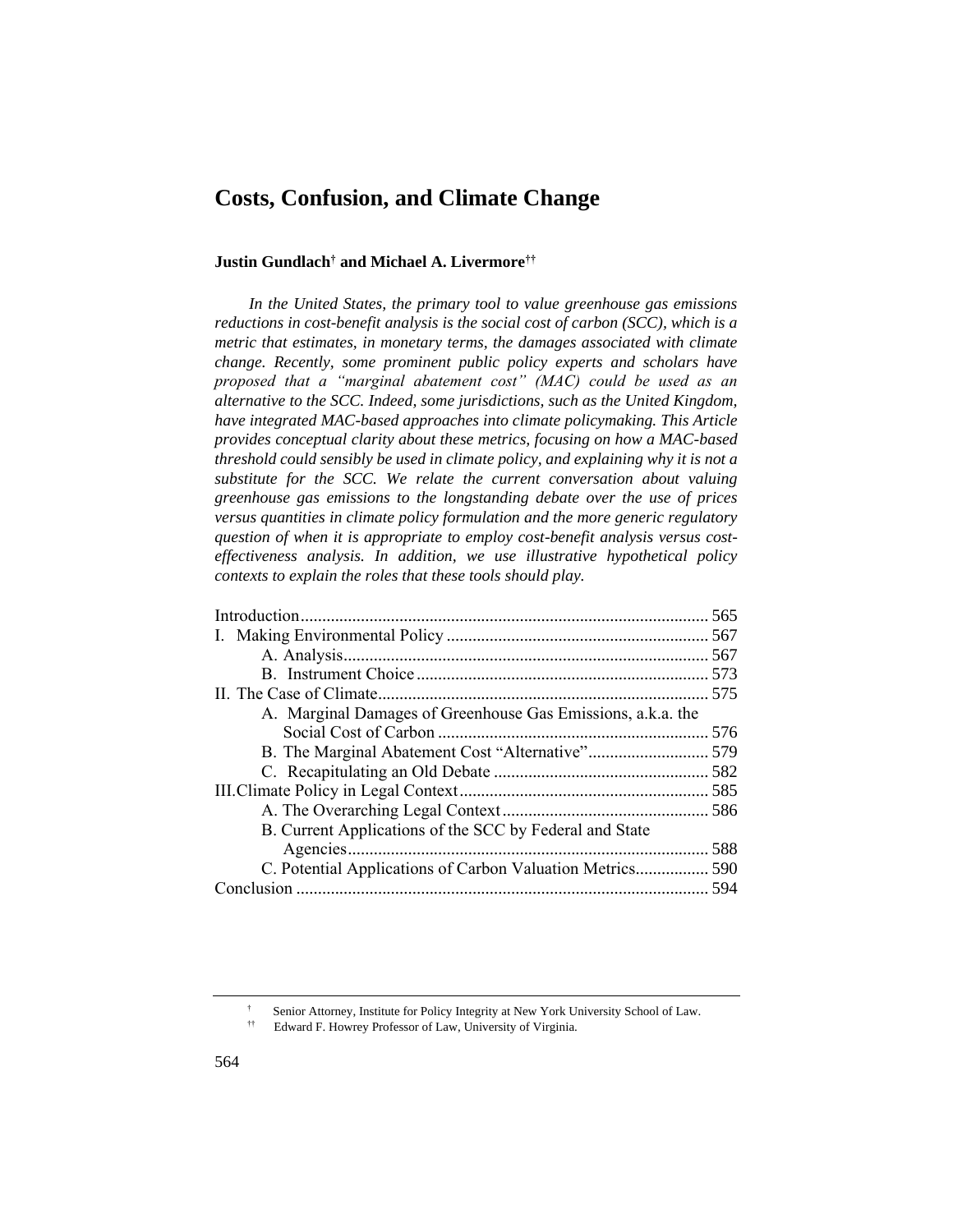## <span id="page-1-0"></span>Introduction

There has long been a consensus among climate scientists that the release of greenhouse gases into the atmosphere imposes extremely serious risks on ecosystems and human societies. Beginning with the pioneering work of William Nordhaus and others in the 1990s, climate economists have engaged in a substantial research program to estimate climate-change-related damages. Among the most important outputs of that research program are estimates of the "social cost of carbon" (SCC), which expresses, in monetary terms, the harm caused by the release of greenhouse gases.<sup>1</sup> Since the administration of President Barack Obama, the SCC has played an important role in the cost-benefit analysis of federal regulations related to the anthropogenic causes of climate change. It has also become a frequent feature of some types of environmental review and has been taken up by a range of public and private actors who must make decisions in the face of climate change risks.<sup>2</sup>

<span id="page-1-2"></span>The SCC has its share of critics. Some have argued that climate change risks are simply too uncertain to quantify with precision<sup>3</sup> or that the quantification of such risks, while useful, should be just one of several tools that policymakers use to inform their decisions concerning climate impacts.<sup>4</sup> Others have called for giving greater attention to the distribution of climate impacts than the SCC provides.<sup>5</sup> There is also a host of disagreements even among those committed to an SCC framework. Important questions range from the appropriate way to model climate damages, to how future climate impacts should be discounted, to how best to address the geographic and generational distribution of climate harms.<sup>6</sup>

<span id="page-1-1"></span><sup>1.</sup> It is technically correct to refer to the "social cost of greenhouse gases," but here we use the term "social cost of carbon" or SCC as a shorthand both for the social cost of carbon dioxide and of other greenhouse gases, such as methane, nitrogen oxides, and hydrofluorocarbons.

<sup>2.</sup> *See, e.g.*, *The Cost of Climate Pollution: Federal Agencies' Use of the Social Cost of Greenhouse Gases in NEPA Analysis*, INST. FOR POL'Y INTEGRITY: COST OF CARBON (Apr. 5, 2021), https://costofcarbon.org/scc-use-under-nepa [https://perma.cc/8R52-AK6C] (listing, by agency, environmental analyses that do and do not apply the SCC); *The Cost of Climate Pollution: States Using the SCC*, INST. FOR POL'Y INTEGRITY: COST OF CARBON, https://costofcarbon.org/states [https://perma.cc/Q29A-F25F] (listing states that have applied the SCC and indicating categories of application).

<sup>3.</sup> *E.g.*, John C. V. Pezzey, *Why the Social Cost of Carbon Will Always Be Disputed*, 10 WIRES CLIMATE CHANGE e558, \*2 (2019).

<sup>4.</sup> *E.g.*, Susan Rose-Ackerman, *The Limits of Cost/Benefit Analysis When Disasters Loom*, 7 GLOBAL POL'Y (Supp.) 56 (2016).

<sup>5.</sup> *E.g.*, Eric A. Posner & Jonathan S. Masur, *Climate Regulation and the Limits of Cost-Benefit Analysis*, 99 CALIF. L. REV. 1557, 1596-97 (2011).

<sup>6.</sup> *See* NATIONAL ACADEMIES OF SCIENCES, ENGINEERING, AND MEDICINE, VALUING CLIMATE DAMAGES: UPDATING ESTIMATION OF THE SOCIAL COST OF CARBON DIOXIDE (2017) (identifying subjects of debate and articulating responsive research agendas for SCC methodological updates); *see also*  Richard L. Revesz & Max Sarinsky, *The Social Cost of Greenhouse Gases: Legal, Economic, and Institutional Perspectives*, 39 YALE J. ON REGUL. 855 (2022); Peter H. Howard & Jason Schwartz, *Valuing the Future: Legal and Economic Considerations for Updating Discount Rates*, 39 YALE J. ON REGUL. 595 (2022).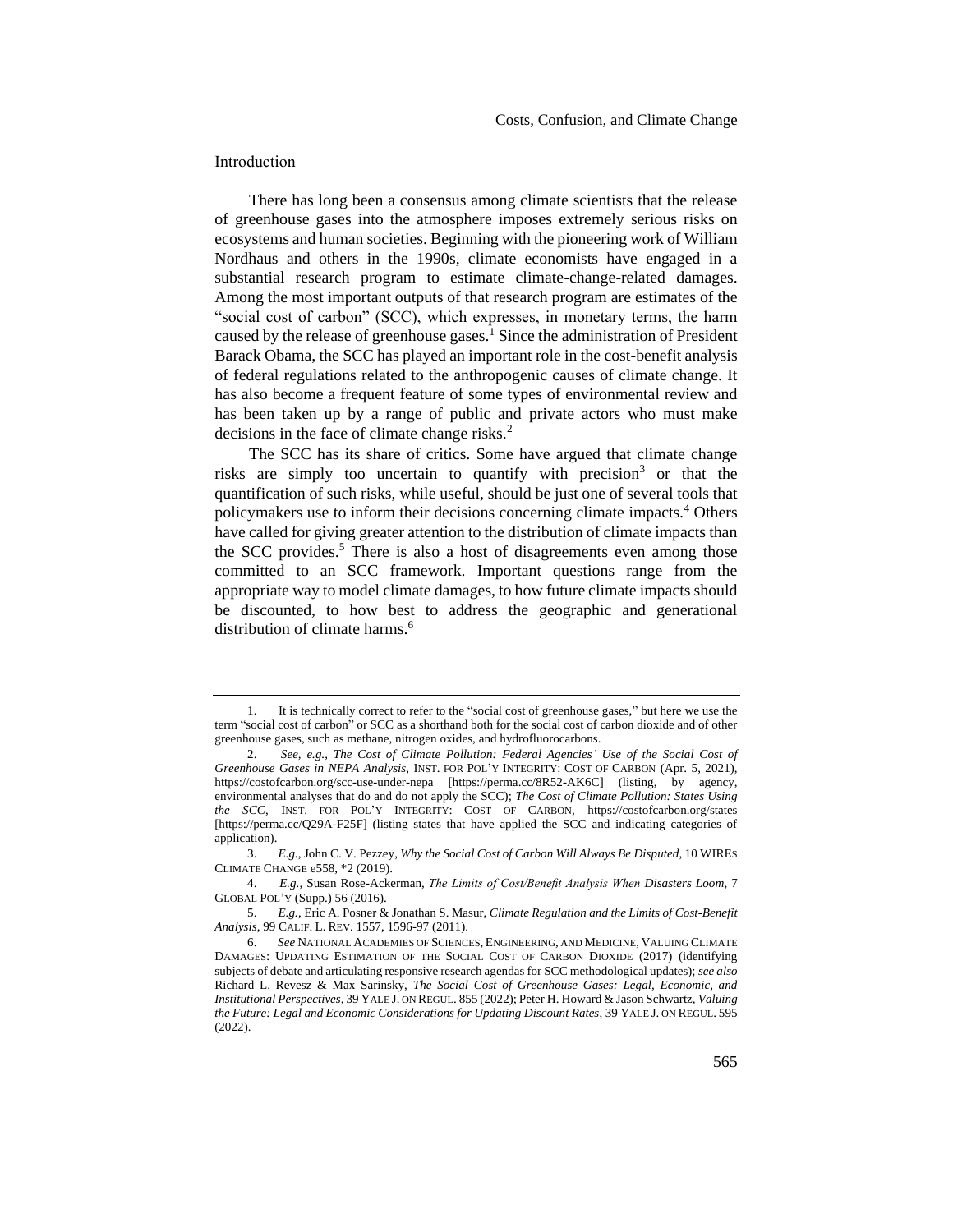Recently, critics of the SCC have emphasized an approach to climate policymaking that begins with an emissions target and then seeks to achieve that target at the lowest cost possible.<sup>7</sup> To determine whether any particular policy should be adopted, a cut-off level of costs is selected that is believed to be consistent with achieving the emissions target. This cut-off is expressed in terms of "marginal abatement costs" (MAC). Generally, the marginal abatement costs of a policy are the costs to reduce the last unit of pollution (which is the most expensive to abate) under the policy.<sup>8</sup> MACs differ across policies. Whether examined economy-wide or within a narrower context, a MAC identifies the costs per unit of emissions reductions of the last unit of reductions achieved before an emissions reduction target is met. Under a cost-effectiveness framework, any policy with a cost below the cut-off is adopted, while policies with higher costs are avoided.<sup>9</sup>

The debate over the use of the SCC versus a MAC-based price threshold recapitulates, in a new form, longstanding debates over cost-benefit analysis versus cost-effectiveness analysis and emissions taxes versus caps.<sup>10</sup> The failure to recognize the symmetry between these concepts has led to considerable confusion. The main purpose of this Article is to take a step back and explain how the current debate fits into a conversation that extends back to the dawn of the contemporary environmental movement: how best to make environmental policy. With this intellectual history in mind, it becomes much easier to take advantage of the substantial analytic discourse that has taken place in the intervening decades to understand the relevant tradeoffs involved.

It is also useful to keep in mind that different policy contexts may call for use of the SCC or a MAC-based threshold. An agency directed to take steps consistent with an explicit emissions target faces a different inquiry than one tasked with considering a wide range of economic and social factors while pursuing a particular regulatory mission. Once an agency's mandate is understood, then the appropriate analytic framework (cost-effectiveness versus cost-benefit) and associated metric (MAC-based versus SCC) is often quite obvious. Confusion emerges when these debates are had in the abstract, without reference to the context of the particular policymaking situation.

It bears noting that the SCC is one of many tools that can be used to understand and communicate climate change risks. Some of these tools are technical but many employ narrative and qualitative elements. The proper uses of the SCC are contextual; recognizing its value in one context does not imply

<sup>7.</sup> *See infra* note[s 72-](#page-15-1)[83](#page-16-0) and accompanying text.

<sup>8.</sup> A marginal abatement cost curve traces the incremental costs of a suite of policies or other emissions-reducing interventions, ordered from the least costly to the most expensive. Assuming that the least expensive options are adopted first, the curve predicts a marginal cost for every potential amount of emissions reduction that is achieved.

<sup>9.</sup> When evaluating the policies with co-benefits, then the appropriate consideration is net costs. For example, an energy efficiency mandate may result in fuel savings and emissions reductions. The cost of such a policy for purposes of a MAC analysis would be the costs of the technology, minus the relevant fuel savings.

<sup>10.</sup> *See infra* note[s 39-](#page-10-0)[46](#page-11-1) and accompanying text.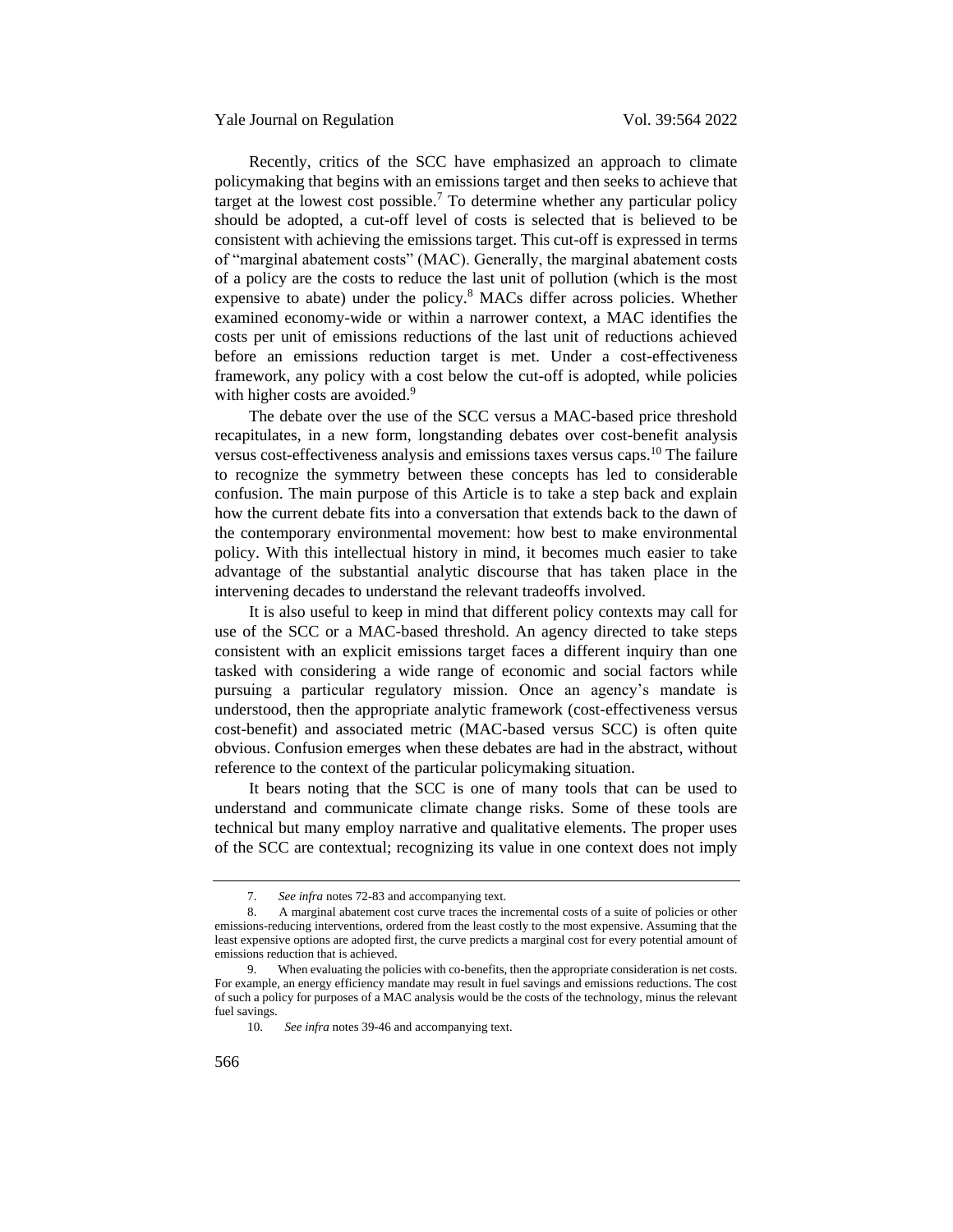that there are not other useful ways of explaining climate change risks in the broad context of political and social discourse.

This Article proceeds in three Parts. The first summarizes the functions of cost-benefit analysis and cost-effectiveness analysis in the context of environmental policy and notes how they relate to the choice of regulatory instruments that prioritize either prices or quantities. The second Part describes regulatory instruments developed for climate policy in particular and highlights the parallels between older debates over instrument choice in the environmental and more recent climate policy contexts. This Part also describes potential reasons for misalignment between the SCC and a MAC-based emissions value. The third Part puts these concepts into regulatory context, considering how they manifest under different administrative legal requirements. The third Part also summarizes the present uses of the SCC by federal and state governments before illustrating with stylized examples how different uses can be more or less apt.

## <span id="page-3-0"></span>I. Making Environmental Policy

Climate policy is a relatively recent outgrowth of contemporary environmental policy, which dates to about  $1970$ .<sup>11</sup> The basic task of environmental policy is to govern human activities that create environmental harms. Environmental regulators face a host of complex questions, often revolving around the appropriate level of stringency to select, and the best mechanism for achieving pollution control.<sup>12</sup> The following discussion describes analytic techniques that can be used for making these decisions and a particularly important class of "instrument choice" options that are relevant for climate policy.

## <span id="page-3-1"></span>*A. Analysis*

Cost-benefit analysis is a decisionmaking rubric that seeks to illuminate how government decisions will affect the public. Grounded in the field of welfare economics,<sup>13</sup> cost-benefit analysis estimates the net benefits of a policy option by converting all consequences to a common unit and comparing its positive and negative effects.<sup>14</sup> A well-conducted cost-benefit analysis tallies all measurable

<sup>11.</sup> *See* Cary Coglianese, *Social Movements, Law, and Society: the Institutionalization of the Environmental Movement*, 150 U. PA. L. REV. 85, 86-87 (2001).

<sup>12.</sup> Michael A. Livermore & Richard L. Revesz, *Environmental Law and Economics*, *in* THE OXFORD HANDBOOK OF LAW AND ECONOMICS: VOLUME 2: PRIVATE AND COMMERCIAL LAW 1 (Francesco Parisi ed., 2017).

<sup>13.</sup> Robin W. Boadway, *The Welfare Foundations of Cost-Benefit Analysis*, 84 ECON. J. 926 (1974).

<sup>14.</sup> MICHAEL GREENSTONE, TOWARD A CULTURE OF PERSISTENT REGULATORY EXPERIMENTATION AND EVALUATION, *in* NEW PERSPECTIVES ON REGULATION 111, 113 (D. Moss & J. Cisternino eds., 2009) ("By converting all costs and benefits to the same unit, government can avoid irrational combinations of policies that fail to maximize our well-being. The costs and benefits for one person under one policy are treated no differently than the costs and benefits for another person under another policy.").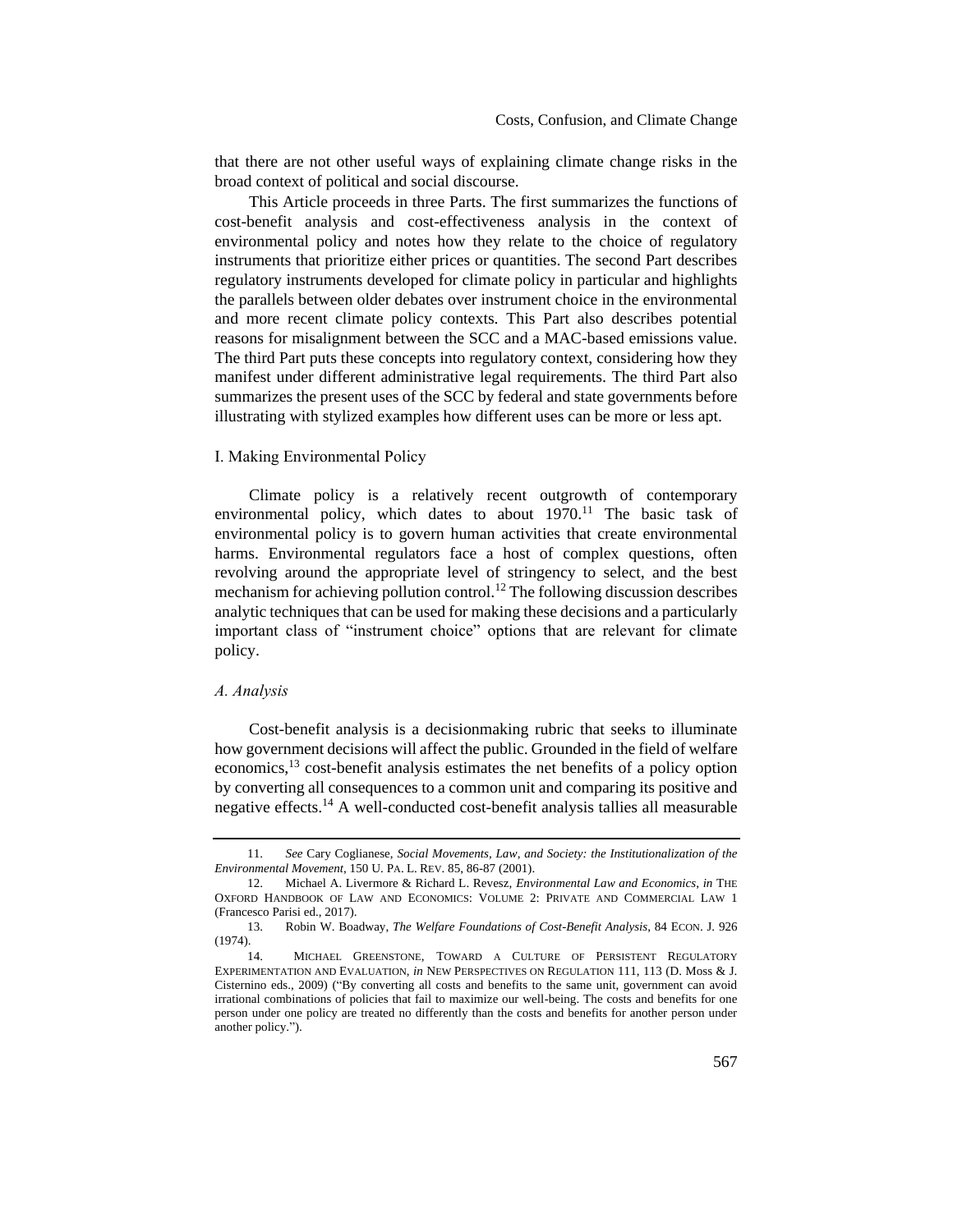<span id="page-4-0"></span>effects, including those that are indirect to the primary objective of the decision at issue.<sup>15</sup> Monetizing as much of that tally as possible enables an apples-toapples comparison of the welfare effects of a given proposal relative to alternatives, including inaction.<sup>16</sup> Supporters of the technique argue that it can improve government decisionmaking by imposing transparency, facilitating accountability, and improving the quality of agency deliberations and analysis.<sup>17</sup>

<span id="page-4-1"></span>Cost-effectiveness analysis is another form of regulatory impact analysis that can add rigor and transparency to decisions about environmental policy.<sup>18</sup> Unlike cost-benefit analysis, cost-effectiveness analysis does not assess the value to society of a given objective in terms of public welfare.<sup>19</sup> Rather, it takes that decision's objective as given and "compare[s] a set of regulatory actions with the same primary outcome," assessing how efficiently each of those alternatives would accomplish that outcome.<sup>20</sup> Consistent with this distinction, the outputs of cost-effectiveness analysis include the monetized, incremental *costs* of achieving an objective, but not the comparably monetized incremental *benefits* of doing so.<sup>21</sup> Stated another way, cost-effectiveness analysis is half of a cost-benefit analysis, with an exclusive focus on costs, and no express information about benefits—only an implicit assumption of their value, often in the form of a threshold.<sup>22</sup>

<sup>15.</sup> OFF. OF MGMT. & BUDGET, EXEC. OFF. OF THE PRESIDENT, CIRCULAR A-4 26 (2003) [hereafter CIRCULAR A-4]; *see also* DAVID PEARCE, OECD, COST-BENEFIT ANALYSIS AND THE ENVIRONMENT: RECENT DEVELOPMENTS 56 (2006) ("Any impact of the policy that affects individuals' well-being is therefore a proper impact for inclusion in the CBA.").

<sup>16.</sup> CIRCULAR A-4, *supra* not[e 15,](#page-4-0) at 15-17.

<sup>17.</sup> Caroline Cecot, *Deregulatory Cost-Benefit Analysis and Regulatory Stability*, 68 DUKE L.J. 1593, 1613-15 (2019); Caroline Cecot & W. Kip Viscusi, *Judicial Review of Agency Benefit-Cost Analysis*, 22 GEO. MASON L. REV. 575, 592-605 (2015). For a broader defense of cost-benefit analysis in the context of environmental policy, see RICHARD L. REVESZ & MICHAEL A. LIVERMORE, RETAKING RATIONALITY (2008).

<sup>18.</sup> OECD, REGULATORY IMPACT ANALYSIS: A TOOL FOR POLICY COHERENCE 13 (2009); *see also* CIRCULAR A-4, *supra* note [15,](#page-4-0) at 9-14 (describing cost-effectiveness analysis and some of its applications); GERBERT ROMIJN & GUSTA RENES, NETHERLANDS BUR. FOR ECON. POL'Y ANALYSIS & ENV'T ASSESSMENT AGENCY, GENERAL GUIDANCE FOR COST-BENEFIT ANALYSIS 40 (2013).

<sup>19.</sup> ROMIJN & RENES, *supra* not[e 18,](#page-4-1) at 40 (suggesting use of cost-effectiveness analysis when "the goal of the policy is not at issue and is not a subject of study").

<sup>20.</sup> CIRCULAR A-4, *supra* note [15,](#page-4-0) at 11; *see also* ROMIJN & RENES, *supra* note [18,](#page-4-1) at 40 (emphasizing that the quality of cost-effectiveness analysis is enhanced by consistency of costs and performance measures (i.e., "effectiveness") across alternatives for comparison).

<sup>21.</sup> CIRCULAR A-4, *supra* note [15,](#page-4-0) at 11 ("Cost-effectiveness analysis can provide a rigorous way to identify options that achieve the most effective use of the resources available without requiring monetization of all the relevant benefits or costs."). Importantly, the comparison is not just of costs, but net costs, so that two options that both satisfy a cost-effectiveness criterion can still be compared based on which of them would perform *more* cost-effectively than the other.

<sup>22.</sup> In the environmental context, cost-effectiveness analysis is typically expressed in terms of cost per unit of emissions reduction. Cost-effectiveness analysis does not require a threshold to guide decisionmaking about more and less cost-effective emissions reducing options, but thresholds are a conventional feature of such analysis. Any number of factors can serve as the basis for a threshold. *See infra* notes 66-76 and accompanying text.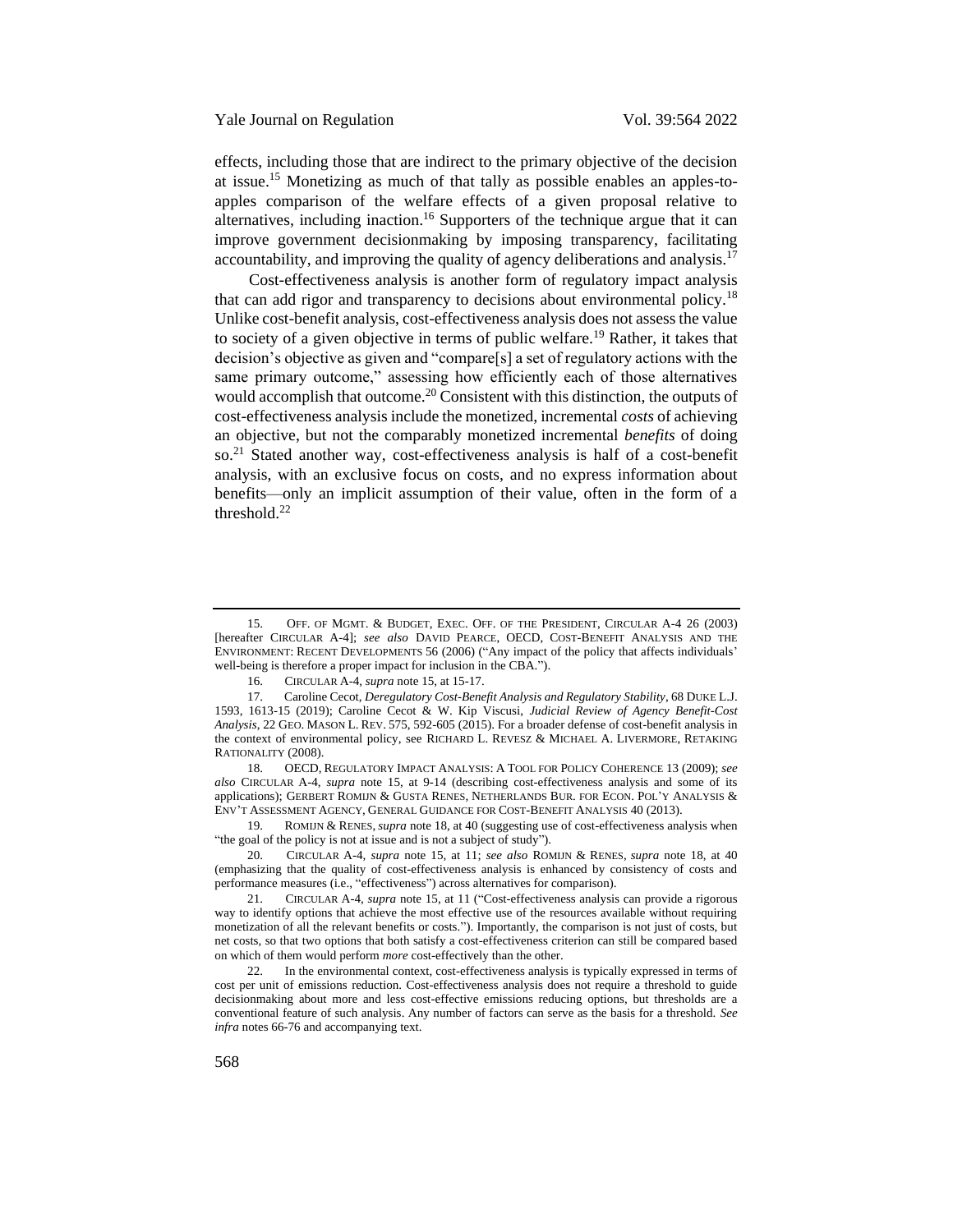

Figures 1 and 2 help illustrate the relationship between cost-effectiveness analysis and cost-benefit analysis, and how they are used in environmental policymaking. Both figures express environmental harms and the costs of abating emissions in monetary terms. The marginal cost of abatement is highest where emissions are lowest because lower-cost abatement strategies have already been deployed. The marginal cost of damages increases with emissions—that is, as pollution increases, the incremental harm of each unit of pollution also increases.

An ideal cost-benefit analysis would be based on information on marginal damages and marginal abatement costs, both expressed in monetary units as a function of emissions. The benefit of emissions reduction is avoiding the harms expressed in the marginal damages curve, shown in Figure 1 as the area under the "marginal damages" curve. Information on marginal abatement costs is expressed in terms of emissions reduced. As the stringency of policy increases that is, as more emissions are reduced—the monetary costs of each incremental unit of pollution reduction also increase. The goal of cost-benefit analysis is to maximize net benefits, which occurs at the point where marginal abatement costs and marginal damages are equal—the "optimal target" in Figure 1. If marginal damages are greater than marginal abatement costs, then net benefits can be increased by reducing emissions, since the cost of doing so is less than the value of the harm avoided. (See Figure 2, panel B.) If marginal damages are less than marginal abatement costs, the opposite is true: net benefits can be increased by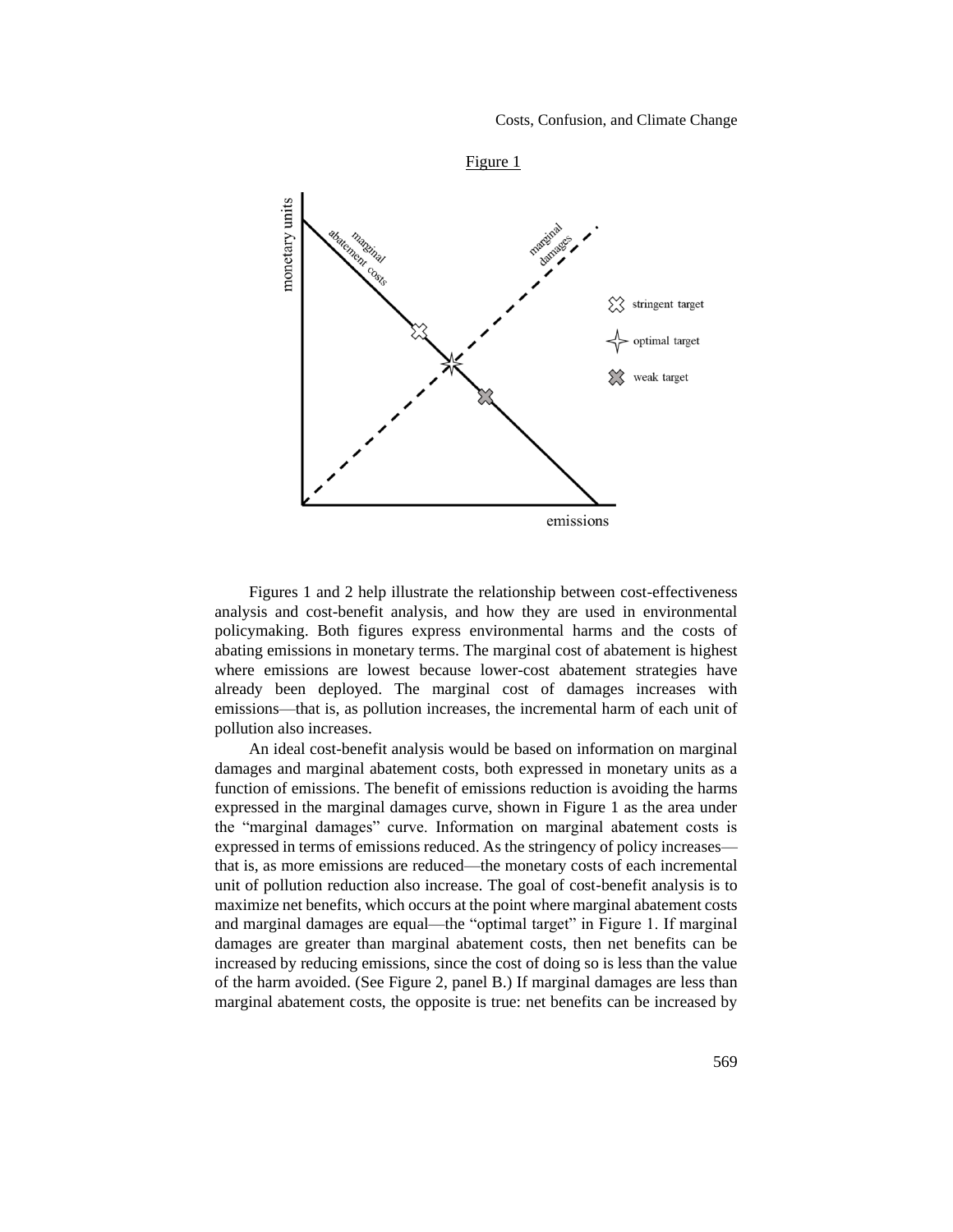reducing stringency since the value of the harm avoided is less than the monetary cost of the last unit of emissions reduction. (See Figure 2, panel A.)



Cost-effectiveness analysis provides half of this picture. It is based entirely on the marginal abatement cost curve and does not include any information on marginal damages. The social decisionmaker can, for one reason or another, set a target, which will line up with a point on the marginal abatement curve. The target may be too stringent (Figure 2, panel A) or too weak (Figure 2, panel B); cost-effectiveness has nothing to say on this question. Cost-effectiveness analysis can be useful, however, in identifying more or less expensive ways to achieve a given pollution-control goal.

By lining up the possible options in terms of their price per unit of emissions reduction, cost-effectiveness analysis guides policies toward the cheapest alternative. A thoroughgoing application of cost-effectiveness analysis results in the equalization of marginal abatement costs across the entire economy. This occurs because differential marginal abatement costs imply that some lower-cost alternatives are not being taken advantage of. If an optimal goal is set, then net benefits will be maximized if cost-effectiveness analysis is used.<sup>23</sup> Cost-

<sup>23.</sup> The optimal goal would equalize marginal costs and marginal benefits. Cost-effectiveness takes account of ancillary effects because the MAC curve is based on net costs.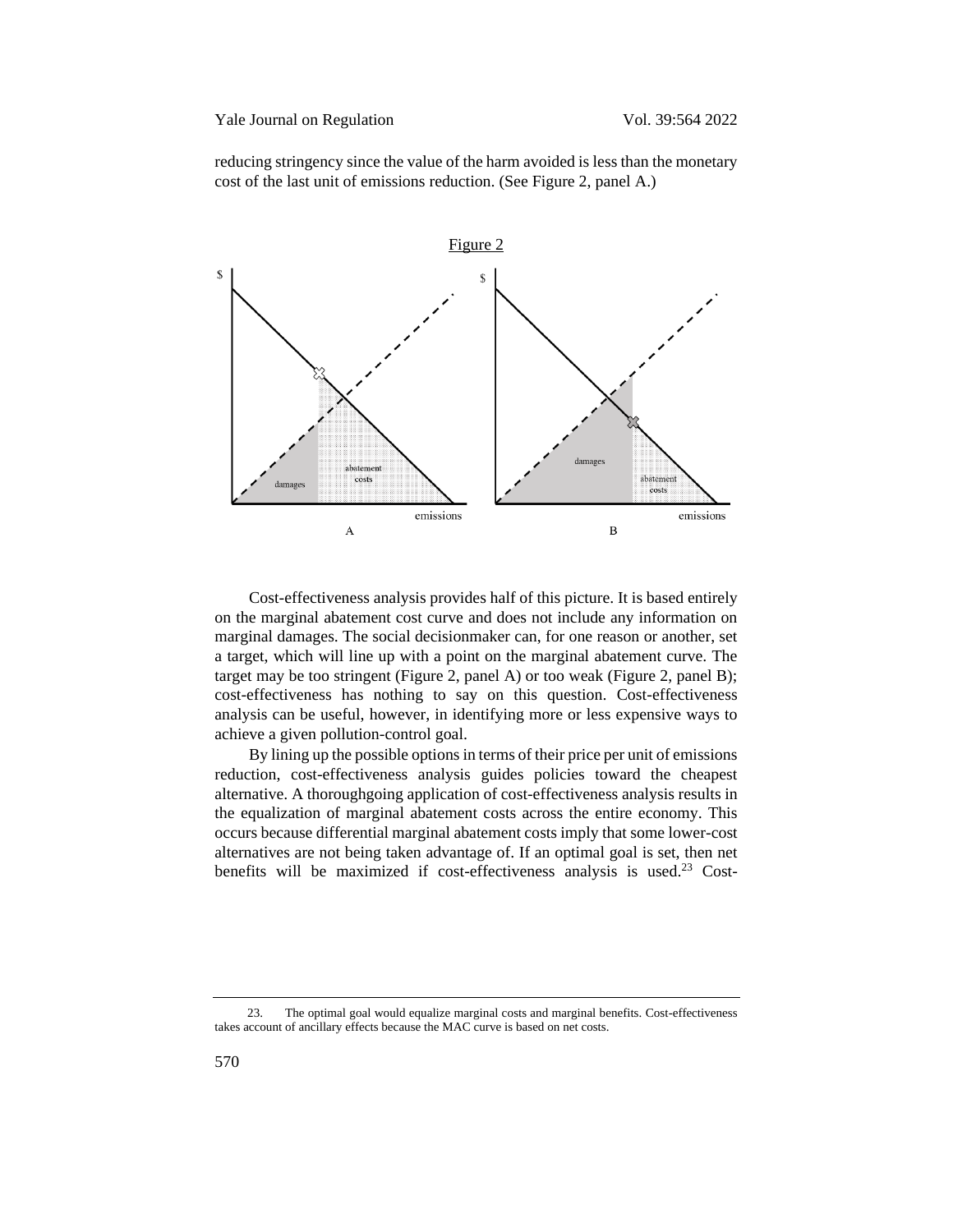effectiveness analysis can be used to evaluate command-and-control regulation,  $24$  but it could be used to set a price on emissions as well.  $25$ 

An example can help make this a bit more concrete. Pursuant to the Clean Air Act, the Environmental Protection Agency (EPA) establishes National Ambient Air Quality Standards (NAAQS), which describe air quality targets for several major air pollutants, including particulate matter, sulfur dioxide, and nitrogen oxides.<sup>26</sup> Once the NAAQS are set, states are charged with developing implementation plans that comprise a set of policies to attain and maintain these air quality targets. In developing their implementation plans, states have several policy options.

<span id="page-7-0"></span>In *Whitman v. American Trucking Associations*, the Supreme Court held that EPA could not consider costs when setting the  $NAAOS<sup>27</sup>$  Accordingly, the agency focuses its analysis on the benefits of regulation, based on the risks posed to public health and welfare by different concentrations of regulated pollutants.<sup>28</sup> Nevertheless, the agency conducts, but does not formally consider in its decision, a cost-benefit analysis every time that it updates the NAAQS.<sup>29</sup> States can choose whether to conduct formal cost-effectiveness analyses to develop their implementation plans.<sup>30</sup> Nevertheless, the nature of the inquiry left to the states is an exercise in applied cost-effectiveness analysis of a sort.<sup>31</sup> That is, once EPA

29. *See* Livermore & Revesz, *supra* not[e 27,](#page-7-0) at 1239-46 (examining cost-benefit analyses of multiple NAAQS and finding that health-based NAAQS specification usually results in standards higher than those that would align marginal costs and benefits).

30. The Clean Air Act does not require states to adopt a least cost approach, and EPA cannot consider "economic and technological infeasibility" as part of the approval process for state implementation plans. Union Elec. v. EPA, 427 U.S. 246, 256 (1976).

31. *See, e.g.*, TEX. COMM'N ON ENV'T QUALITY, 2021 REGIONAL HAZE STATE IMPLEMENTATION PLAN REVISION 7-12 (2021) ("A cost threshold of \$5,000 per ton for  $NO<sub>X</sub>$  and  $SO<sub>2</sub>$ emissions reduced was used to further refine source selection within the initial list of sources selected for four-factor analysis. This allowed for the identification of sources to which potential control measures could be applied cost-effectively."); 2 ALASKA DEP'T OF ENV'T CONSERV., AMENDMENTS TO: STATE AIR QUALITY CONTROL PLAN § III.D.7.7, at 7-37 to 7-38 (2020) ("[DEC's] evaluation considers technical feasibility, estimates of actual emissions reductions, and cost effectiveness for each technology or work

<sup>24.</sup> The term "command-and-control" encompasses pollution limits as well as technology and performance-based standards. It is distinct from market-based mechanisms that have dynamic elements and act through prices.

<sup>25.</sup> It could also set a quantity, if the social decisionmaker sets a "per unit of emissions reduction cost" goal and then translates that into a quantity. This is akin to a regulatory budget approach.

<sup>26.</sup> 42 U.S.C. § 7409 (2018).

<sup>27.</sup> Whitman v. Am. Trucking Ass'ns, 531 U.S. 457 (2001). More specifically, the Court held that the agency could not use costs as a justification to reduce the stringency of the NAAQS from the health-based standard. For further discussion of the case, see Michael A. Livermore & Richard L. Revesz, *Rethinking Health Based Environmental Standards*, 89 N.Y.U. L. REV. 1184 (2014).

<sup>28.</sup> *See, e.g.*, National Ambient Air Quality Standards for Ozone, 80 Fed. Reg. 65,291, 65,295 (Dec. 28, 2015) (codified at 40 C.F.R. 50-53, 58); EPA, INTEGRATED SCIENCE ASSESSMENT,INTEGRATED SCIENCE ASSESSMENT (ISA) FOR OZONE AND RELATED PHOTOCHEMICAL OXIDANTS—FINAL REPORT lxxvi (2013); *see also* JAMES E. MCCARTHY & KATE C. SHOUSE, CONG. RSCH. SERV., R43092, IMPLEMENTING EPA'S 2015 OZONE AIR QUALITY STANDARDS 6-12 (2018) (describing process of NAAQS review and revision). In the analysis used to set the NAAQS, the agency does not rely on monetized estimates for benefits and instead bases standards on its "public health policy judgement" informed by the recommendations of the Clean Air Science Advisory Committee. Livermore & Revesz, *supra* not[e 27,](#page-7-0) at 1212-14.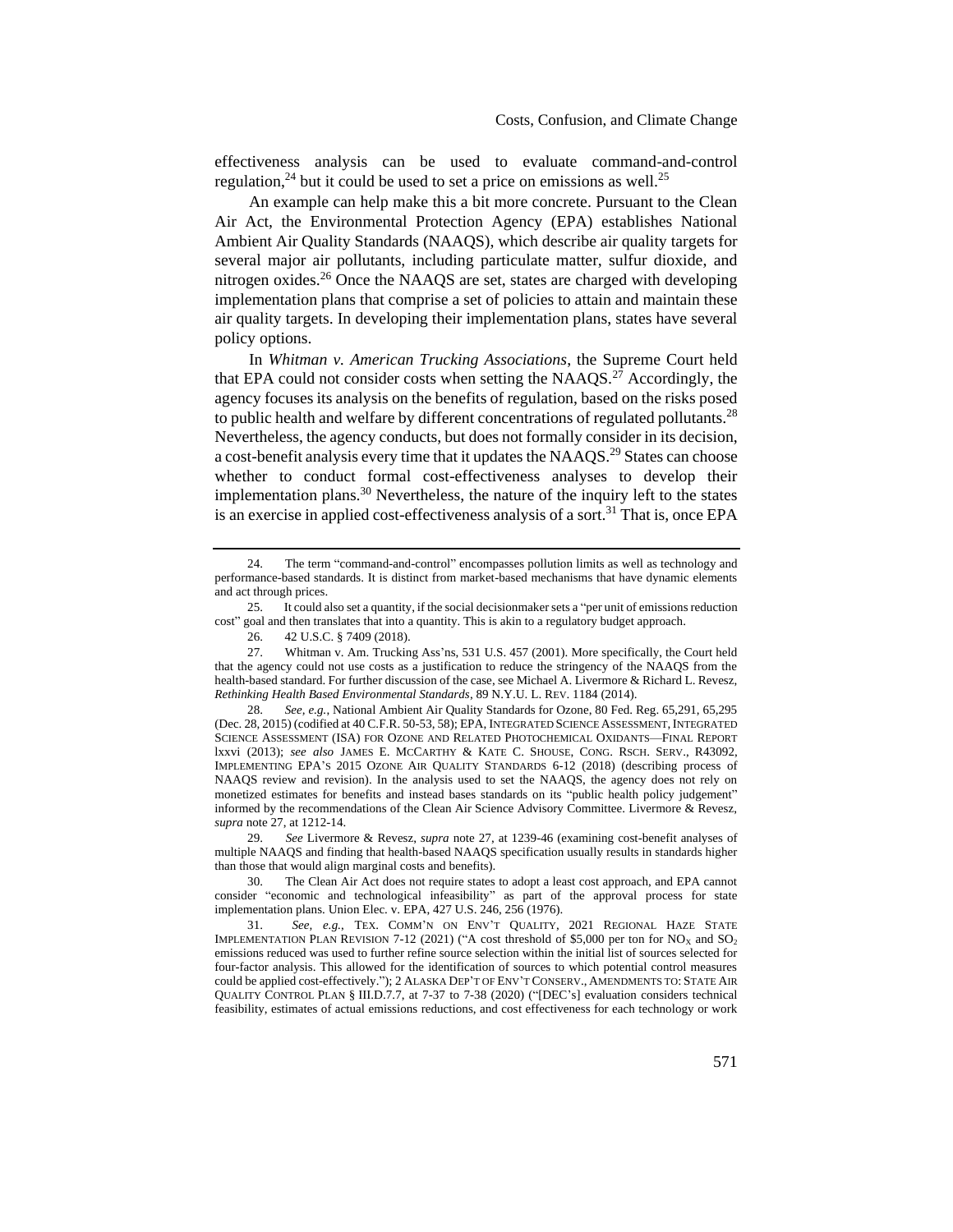specifies the air quality targets a state must hit, the state then determines the mix of measures it will undertake to hit them. Formal cost-effectiveness analysis can help guide the state toward the least expensive way to meet the target.

There are a few useful lessons to be drawn from the Clean Air Act example. One is that the law often determines the types of analyses that are appropriate for a regulator. *American Trucking* limits EPA's ability to consider costs, and so setting the NAAQS based on a full cost-benefit analysis is proscribed. However, under executive orders that have been in place since the Reagan era, agencies are generally required to conduct cost-benefit analyses of major rulemakings.<sup>32</sup> EPA threads this needle by setting the NAAQS based purely on health-based criteria, but then conducting a cost-benefit analysis for information purposes.<sup>33</sup> Because states are given no discretion with respect to the minimum air quality level they must achieve, they have no particular reason to carry out a full cost-benefit analysis. $34$  Since their target is set by federal law, a cost-effectiveness analysis is all they need to optimize their policy choices.

A second lesson is that cost-benefit analysis is necessary to detect over- or under-regulation; cost-effectiveness analysis cannot be used for this task. In the case of the NAAQS, the litigants in *American Trucking* likely assumed that, were cost-benefit analysis to be used, it would lead to less stringent regulation, presumably because they believed that the identified marginal benefits would be less than the identified marginal costs. It turns out, however, that EPA's costblind, health-based approach has established standards that are inefficiently weak according to the agency's own cost-benefit analyses.<sup>35</sup> Looking at benefits in isolation (as EPA does when setting the NAAQS), or costs in isolation (as states do when setting their implementation plans) will never yield sufficient information to evaluate whether a given level of stringency is socially desirable.

A third lesson is that cost-benefit analysis and cost-effectiveness analysis can be used in tandem, especially in real-world decisionmaking contexts when different policymakers are allocated different choices. In the NAAQS case, EPA is charged with setting uniform national standards that apply across the country. Even were it to use cost-benefit analysis when setting the standards, that analysis would be quite aggregated and coarse-grained because the agency would set the

34. A state may wish to carry out a cost-benefit analysis as part of its decision of whether to adopt additional emissions control measures that will lead to cleaner air than is required by the NAAQS.

practice identified."); DEL. DEP'T OF NAT. RES. & ENV'T CONTROL, 2012 SIP REVISIONS FOR 2008 8- HOUR OZONE NAAQS (2012), https://regulations.delaware.gov/register/july2012/general/16%20DE%20 Reg%20114%2007-01-12.htm [https://perma.cc/Q2RK-APGZ] (listing cost-effectiveness values in "potential additional control measures" column). A state is, of course, free to conduct a cost-benefit analysis as part of an inquiry into whether it should adopt emissions reductions beyond those needed to meet the NAAQS.

<sup>32.</sup> Executive Orders 12,866 and 13,563 direct agencies to use cost-benefit analysis when justifying adoption of significant rules or decisions. Exec. Order 12,866, 58 Fed. Reg. 51,735 (1993); Exec. Order 13,563, 76 Fed. Reg. 3821 (2011).

<sup>33.</sup> Livermore & Revesz, *supra* not[e 27,](#page-7-0) at 1236-37 (identifying similar language in multiple EPA regulatory impact assessments).

<sup>35.</sup> Livermore & Revesz, *supra* not[e 27,](#page-7-0) at 1239-46.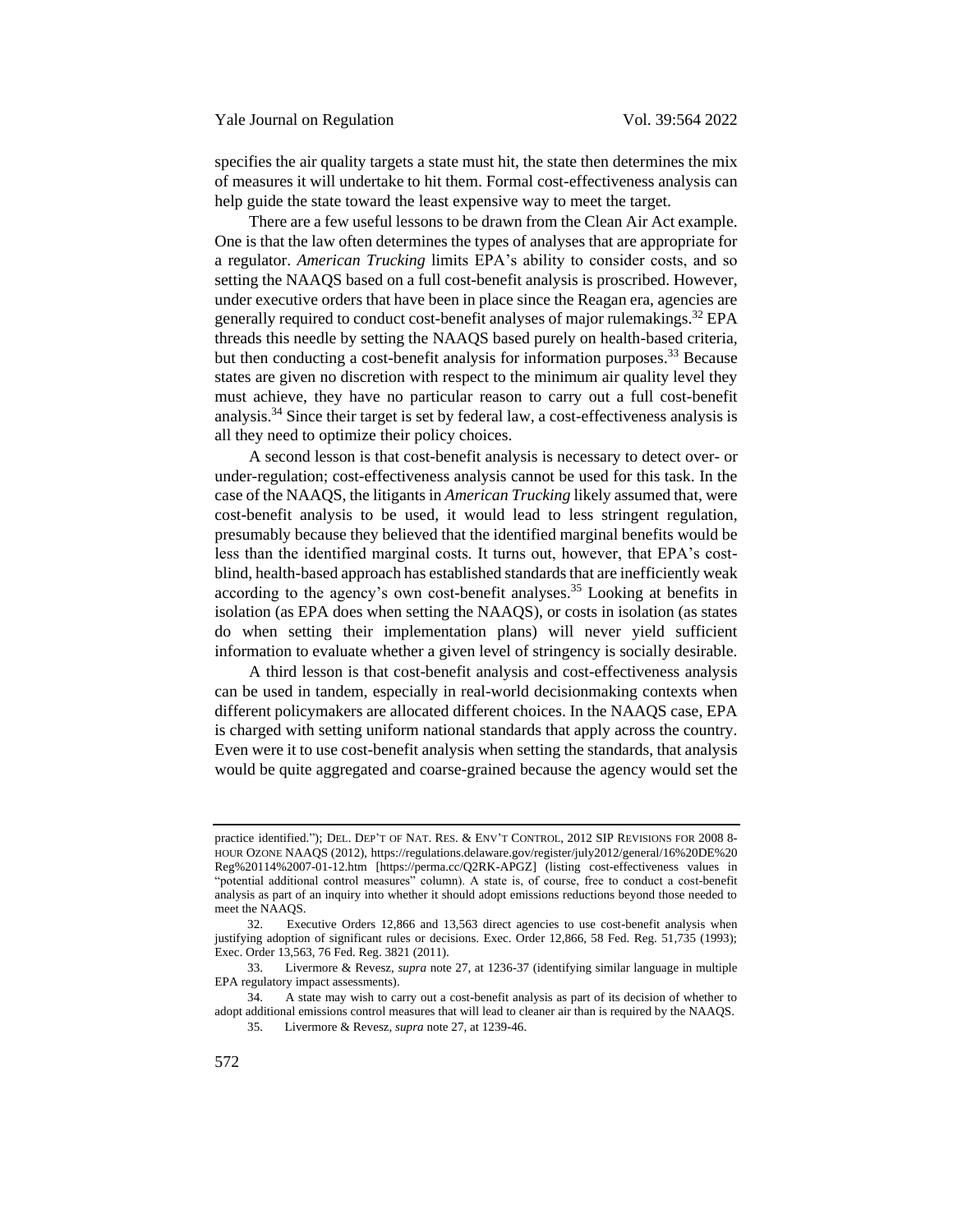correct standard by focusing on average costs and benefits and ignoring local variations that tend to cancel out.

Because NAAQS are uniform across the country, there are different marginal abatement costs in different jurisdictions.<sup>36</sup> When developing their implementation plans, states can attend to local variation in the costs of different approaches to achieving emissions reductions. States may also be better positioned to determine which approaches would yield greater indirect or ancillary benefits in addition to achieving regulatory compliance at lower or least  $\cot^{37}$  For these reasons, an additional layer of cost-effectiveness analysis may be in order to help guide state decisionmakers. The national-level cost-benefit analysis carried out by EPA does not render state-level cost-effectiveness analyses redundant.

Cost-benefit analysis and cost-effectiveness analysis can also be used together in cases where not all benefits can be estimated accurately. A costbenefit analysis approach could be used as much as possible to compare the benefits achieved by regulation to the costs. Where there are important nonquantified benefits, then those costs that are not justified by the quantified benefits can be estimated in terms of the non-quantified benefits. With this kind of analysis in hand, professional judgment can be used to determine whether the rule passes a "breakeven" threshold where the marginal quantified and nonquantified benefits are likely to be greater than the marginal costs.

#### <span id="page-9-0"></span>*B. Instrument Choice*

A social decisionmaker can take the information in a cost-benefit analysis and use it to evaluate different policy options. Two straightforward types of policies involve setting a quantity of emissions or a price on emissions. Setting the optimal price leads to the optimal quantity and vice versa. A social decisionmaker could also use this information to set a net-benefit maximizing command-and-control style regulation.

Under conditions of perfect information and enforcement, price-based, quantity-based, and command-and-control regulations set according to comprehensive cost-benefit analysis will all lead to the same outcome of maximizing social well-being. In the real world, however, decisionmakers often face conditions of uncertainty, and this fact influences the regulatory instrument that is most likely to maximize net benefits. Generally, economists prefer marketbased instruments (i.e., price- or quantity-based approaches) over command-andcontrol regulation, due in part to the greater information burdens that the latter

<sup>36.</sup> There is a tradeoff between setting uniform standards, and achieving lowest cost emissions reductions by equalizing marginal abatement costs. When jurisdictions are diverse, uniform standards will result in nonuniform marginal costs. This means that some lower-cost pollution reduction opportunities will not be utilized. But a regime that equalized marginal abatement costs—for equal a tax on emissions would be unlikely to result in uniform levels of protection.

<sup>37.</sup> States may also be attentive to the distribution of compliance costs.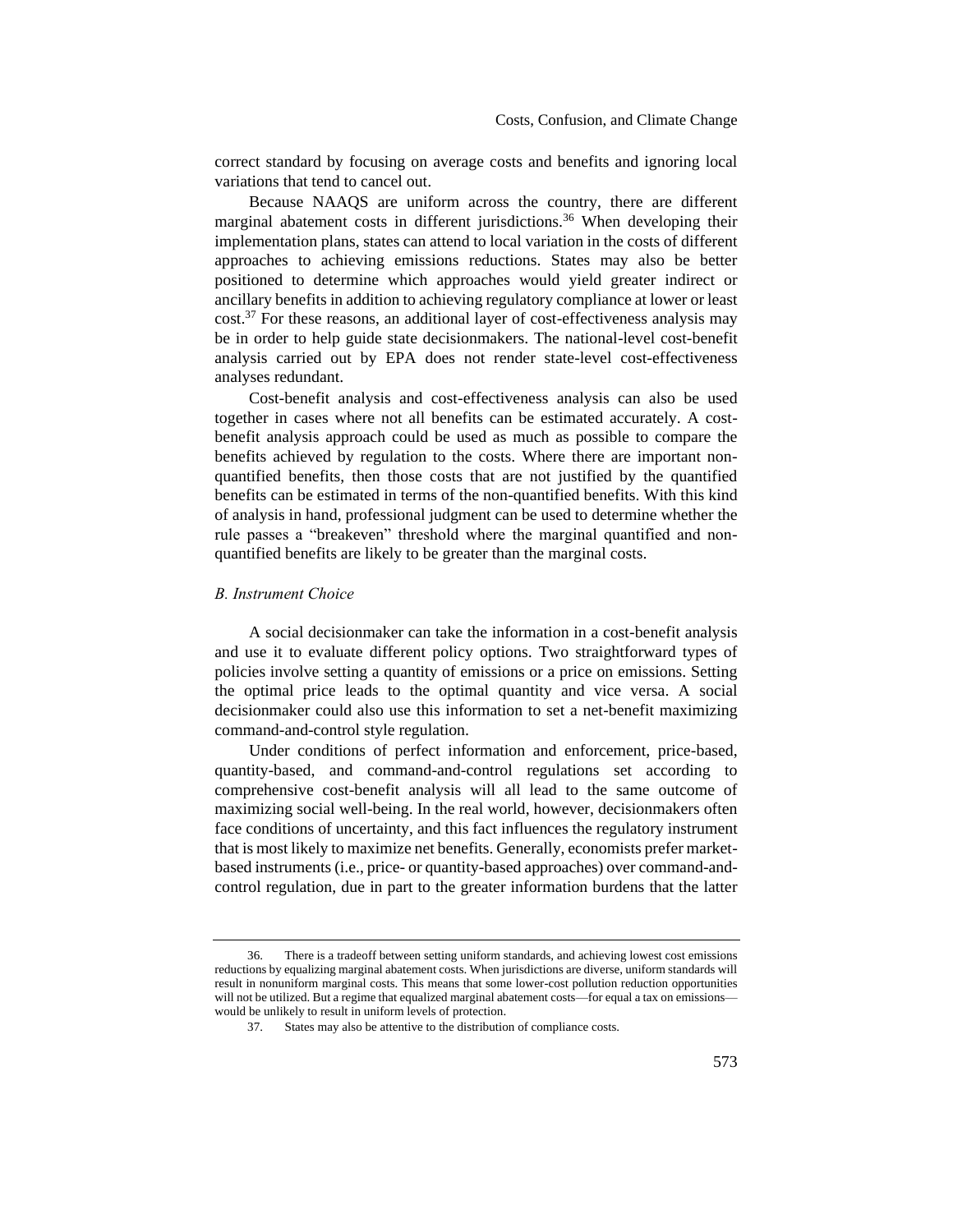approach places on regulators.<sup>38</sup> A price on pollution or an emissions allowance system allows a regulator to focus on aggregate factors that affect marginal damages and marginal abatement costs across the economy when setting the price or quantity of allowances. Once the price is set or the allowance system is established, individual firms can decide how to change their behavior accordingly. Command-and-control regulation places greater burdens on regulators, who must engage in more detailed and fine-grained rulemakings.

<span id="page-10-0"></span>There is now considerable literature on the relative merits of price-based and quantity-based mechanisms. The origin of this literature is economist Martin Weitzman's insight that "there is no *basic* or *universal* rationale for having a general predisposition toward one control mode or the other."<sup>39</sup> Rather. Weitzman argues, where abatement costs are uncertain, the suitability of one or the other approach depends on the relative elasticity (i.e., rate of increase) of marginal abatement costs and marginal damages.<sup>40</sup> Although Weitzman's model abstracted from the complexities of regulatory reality, it yielded insights that have since steered the literature and policymakers alike.

<span id="page-10-1"></span>Much subsequent work has extended Weitzman's initial analysis,<sup>41</sup> highlighting the potential relevance of various factors other than elasticities to how price- or quantity-oriented regulatory instruments will perform. These include risk aversion among regulated firms $42$  and dynamic factors such as the potential for policy changes over time.<sup>43</sup> A particularly important line of research explores how hybrid instruments that combine features of both price and quantity mechanisms can yield superior outcomes, given the challenges of adopting policy measures and setting parameters under uncertainty.<sup>44</sup>

From the perspective of a social decisionmaker, one of the most important features of the choice between price-based and quantity-based instruments is the

<sup>38.</sup> Commentary, *Economists' Statement on Carbon Dividends*, WALL ST. J. (Jan. 16, 2019, 6:55 PM), https://www.wsj.com/articles/economists-statement-on-carbon-dividends-11547682910 [https://perma.cc/5TJY-WLX9].

<sup>39.</sup> Martin L. Weitzman, *Prices vs. Quantities*, 41 REV. ECON. STUD. 477, 479 (1974).

<sup>40.</sup> *Id.* at 485-87.

<sup>41.</sup> *See* David L. Kelly, *Price and Quantity Regulation in General Equilibrium*, 125 J. ECON. THEORY 36, 37 (2005) (listing theoretical and empirical extensions of Weitzman's 1974 paper); *see also, e.g.*, Torben K. Mideksa & Martin L. Weitzman, *Prices Versus Quantities Across Jurisdictions*, J. ASS'N ENV'T & RES. ECONOMISTS 883 (2019) (collecting and categorizing selected analytical extensions and noting that "the results generally preserve the earlier insight that, all else held equal, flatter marginal benefits or steeper marginal costs tend to favor prices while steeper marginal benefits or flatter marginal costs tend to favor quantities").

<sup>42.</sup> Kelly, *supra* note [41,](#page-10-1) at 55.<br>43. Pizer and Prest, for instance

Pizer and Prest, for instance, focus on uncertainty over time in a dynamic model to argue that a quantity-based regulatory instrument that allows for trading across time periods (e.g., "banking" of allowances) can be an efficient mechanism for firms to hedge against foreseeable policy changes. William A. Pizer & Brian C. Prest, *Prices Versus Quantities with Policy Updating*, 7 J. ASS'N ENV'T & RES. ECONOMISTS 483, 484 (2020).

<sup>44.</sup> *See, e.g.*, J. Mark Roberts & Michael Spence, *Effluent Charges and Licenses Under Uncertainty*, 5 J. PUB. ECON. 193 (1976) (finding efficiency gains from supplementing a quantity-based regulatory measure with price-based components that hedge against misspecification of the quantity-based measure); *see also* Martin L. Weitzman, *Optimal Rewards for Economic Regulation*, 68 AM. ECON. REV. 683 (1978).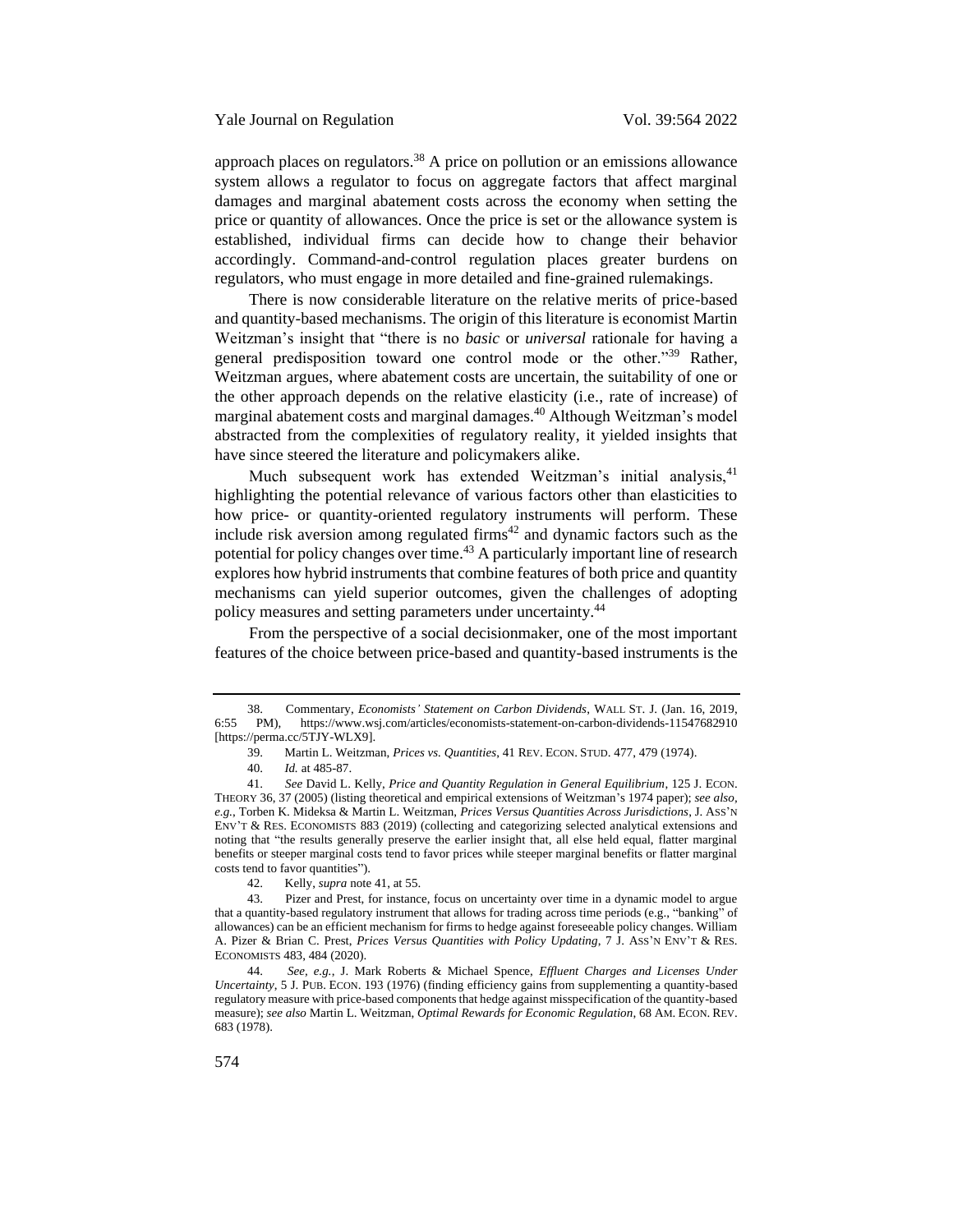Costs, Confusion, and Climate Change

relative allocation of risks over total emissions and market prices. Quantitybased instruments ensure that a given level of emissions reduction is achieved, but create uncertainty over prices. By contrast, price-based instruments create uncertainty over the total amount of emissions reductions that will be achieved but facilitate greater certainty over prices. Hybrid approaches achieve a middle ground allocation of these two uncertainties, and for this reason, have proven attractive to policymakers. Consider the European Union's Emissions Trading Scheme and the Regional Greenhouse Gas Initiative in the eastern United States, cap-and-trade programs that set regional limits on aggregate emissions and compel qualifying emitters to purchase allowances for each unit of pollution they emit. Both of these programs revamped their original allowance-oriented designs to include mechanisms that ensure allowance prices and quantities neither drop to zero nor skyrocket suddenly.<sup>45</sup> These mechanisms limit volatility and facilitate business planning while also providing a measure of certainty concerning total emissions levels.<sup>46</sup>

<span id="page-11-1"></span>Many jurisdictions are home to a mix of market-based and command-andcontrol regulatory mechanisms. In such jurisdictions, a cost-effectiveness analysis can borrow a price from a market-based regulatory scheme and use it to assess or recalibrate command-and-control measures that, for instance, address the same pollutant in a different sector. Transposing a price in this way can reveal inefficiencies and opportunities for more aggressive regulation.

#### <span id="page-11-0"></span>II.The Case of Climate

The previous part provided a general overview of cost-benefit analysis and cost-effectiveness analysis, the associated metrics of marginal damages and marginal abatement costs, and how these analyses and metrics can be used to select between alternative regulatory instruments. This following part delves into climate policy more specifically.

<sup>45.</sup> *Climate Action: Market Stability Reserve*, EURO. COMM'N, https://ec.europa.eu /clima/policies/ets/reform\_en [https://perma.cc/4UCS-ZRRD] (describing elements of mechanism and reasons for its adoption); *Elements of RGGI*, REGIONAL GREENHOUSE GAS INITIATIVE, https://www.rggi .org/program-overview-and-design/elements [https://perma.cc/659S-9GG2] (summarizing cost and emissions containment reserves); *see also* WILLIAM ACWORTH, KATRIN SCHAMBIL & TOBIAS BERNSTEIN, MARKET STABILITY MECHANISMS IN EMISSIONS TRADING SYSTEMS (2020) (describing emissions and price containment mechanisms generally, with specific reference to California, Quebec, and the EU).

<sup>46.</sup> Richard Schmalensee & Robert N. Stavins, *The Design of Environmental Markets: What Have We Learned from Experience with Cap and Trade*?, 33 OX. REV. ECON. POL'Y 572, 578-79 (2017).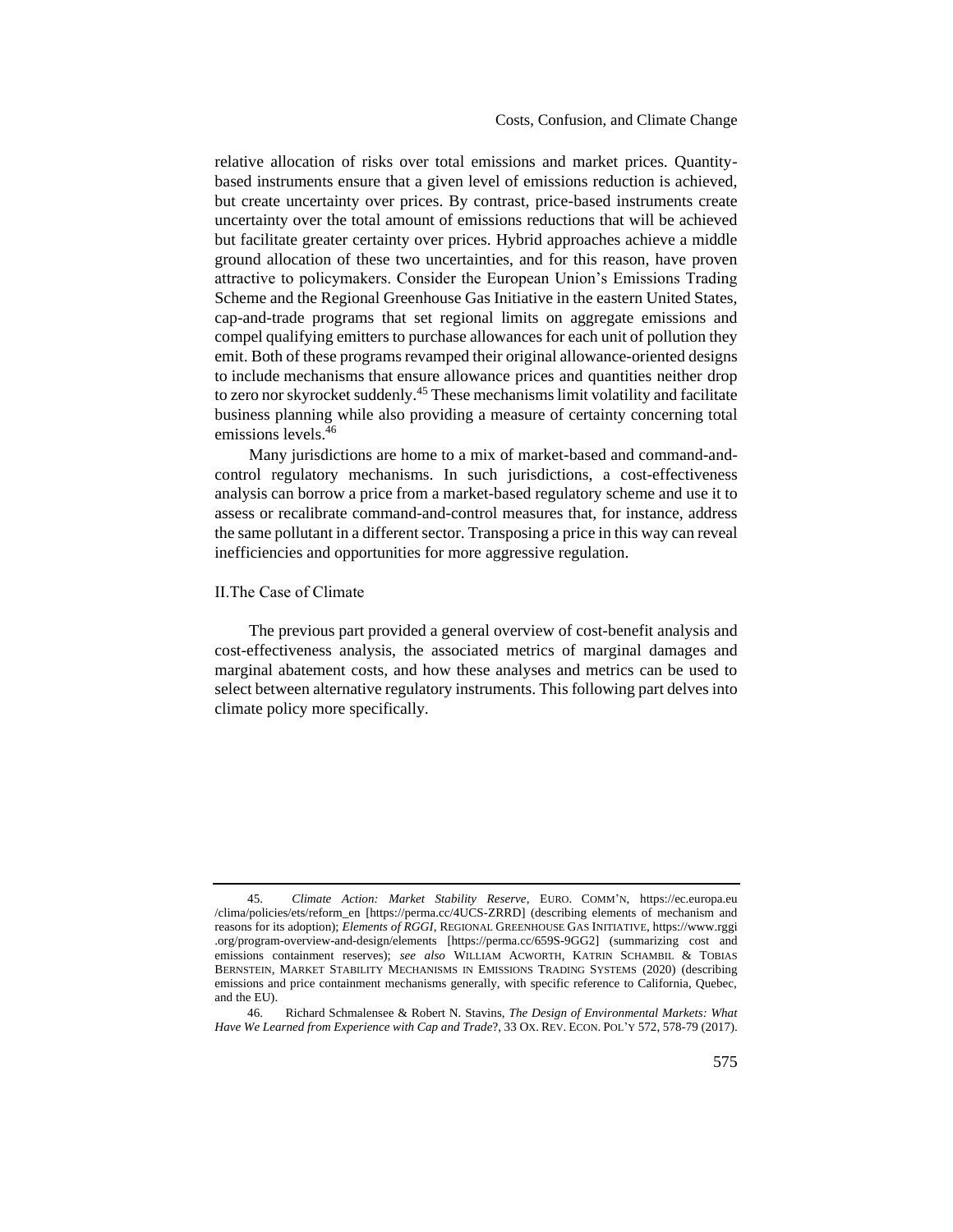# <span id="page-12-0"></span>*A. Marginal Damages of Greenhouse Gas Emissions, a.k.a. the Social Cost of Carbon*

<span id="page-12-3"></span><span id="page-12-2"></span>The SCC estimates in monetary terms the external cost imposed on society of emitting a marginal metric ton of carbon dioxide into the atmosphere.<sup>47</sup> The SCC is the main output of Integrated Assessment Models (IAMs), which seek to capture relevant features of the global climate and economy.<sup>48</sup> Academic researchers developed the first IAMs in the early 1990s to estimate global damages resulting from climate change.<sup>49</sup> These models and estimates have since been subjected to repeated rounds of peer review and updating.<sup>50</sup> National governments, starting with the UK, began making formal use of those estimates in the early  $2000s$ <sup>51</sup>

<span id="page-12-1"></span>Federal agencies in the United States first used the SCC in cost-benefit analyses conducted to assess regulations following a 2008 decision by the U.S.

48. For a summary description of how the SCC is estimated using IAMs, see Peter H. Howard, *The Social Cost of Carbon: Capturing the Costs of Future Climate Impacts in US Policy*, *in* MANAGING GLOBAL WARMING: AN INTERFACE OF TECHNOLOGY AND HUMAN ISSUES, 659, 662-75 (Trevor M. Letcher ed., 2019).

49. *See* Douglas J. Arent, Richard S.J. Tol et al., *Key Economic Sectors and Services - Supplementary Material*, *in* CLIMATE CHANGE 2014: IMPACTS, ADAPTATION, AND VULNERABILITY. PART A: GLOBAL AND SECTORAL ASPECTS. CONTRIBUTION OF WORKING GROUP II TO THE FIFTH ASSESSMENT REPORT OF THE INTERGOVERNMENTAL PANEL ON CLIMATE CHANGE, at SM10-4 tbl.SM10- 1 (C.B. Field et al. eds., 2014) (listing peer reviewed estimates of the welfare impact of climate change in terms of global GDP, starting in the early 1990s).

50. *See, e.g.*, William Nordhaus, *Evolution of Modeling of the Economics of Global Warming: Changes in the DICE Model, 1992-2017*, 148 CLIMATIC CHANGE 623 (2018) (describing the process and substance of model updates).

<sup>47.</sup> It is possible for cost-benefit analysis to be sensitive to the distribution of the allocation of cost and benefits. The technique of equity weighting, for example, places a higher dollar value on costs or benefits when they are experienced by less well-off members of society. *See generally* Matthew D. Alder, *Benefit-Cost Analysis and Distributional Weights: An Overview*, 10 REV. ENV'T ECON. & POL'Y 264 (2016). In the context of climate change, equity weights can be incorporated into the construction of the social cost of carbon. NICHOLAS STERN ET AL., THE ECONOMICS OF CLIMATE CHANGE: THE STERN REVIEW 159 (2007); *see also* GAO, SOCIAL COST OF CARBON: IDENTIFYING A FEDERAL ENTITY TO ADDRESS THE NATIONAL ACADEMIES' RECOMMENDATIONS COULD STRENGTHEN REGULATORY ANALYSIS, GAO-20-254, at 65 (2020) ("The German Environment Agency developed the national government's most recent monetary estimates for carbon dioxide emissions using a social cost of carbon approach, which included equity weighting . . . ."); Tamma Carleton & Michael Greenstone, *Updating the United States Government's Social Cost of Carbon* 31 (Univ. Chicago Energy Pol'y Inst. Working Paper No. 2021-04, 2021) (recognizing that there is "a strong theoretical and empirical case for equity weighting" but not recommending it unless Circular A-4 is amended to permit it). The U.S. Intergovernmental Working Group considered use of equity weights but decided against this approach in 2016. N.Y. STATE ENERGY RES. & DEV. AUTH. & RES. FOR THE FUTURE, ESTIMATING THE VALUE OF CARBON: TWO APPROACHES 14 n.19 (2021) (noting that federal SCC, on which New York based its SCC, does not incorporate equity weighting). The IWG's 2021 interim SCC, adopted in March 2021 is similar to previous models, but the final version adopted in 2022 could incorporate equity weights.

<sup>51.</sup> *See* Richard Clarkson & Kathryn Deyes, *Estimating the Social Cost of Carbon Emissions* 7-11 (Gov't Econ. Serv., Working Paper 140, 2002) (discussing damages- and cost-based approaches to emissions valuation and recommending that ministries use a particular range of shadow prices to develop or evaluate policies with effects on greenhouse gas emissions). In 2003, the U.K. Department for Environment, Food, and Rural Affairs commissioning a two-part Social Cost of Carbon Review, which was published in late 2005. *See* PAUL WATKISS ET AL., THE SOCIAL COSTS OF CARBON (SCC) REVIEW-METHODOLOGICAL APPROACHES FOR USING SCC ESTIMATES IN POLICY ASSESSMENT, FINAL REPORT (2005); THOMAS E. DOWNING ET AL., SOCIAL COST OF CARBON: A CLOSER LOOK AT UNCERTAINTY (2005).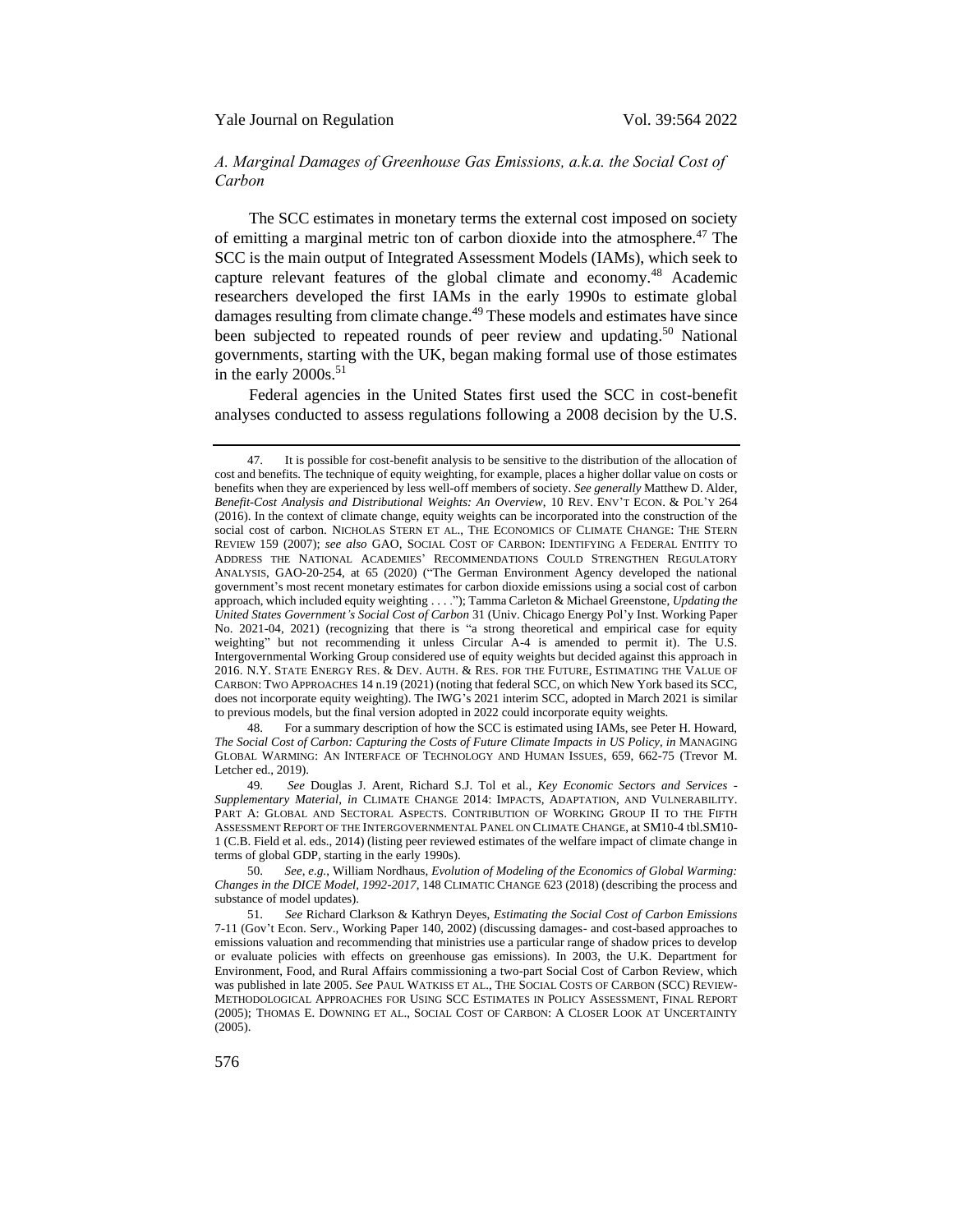Court of Appeals for the Ninth Circuit.<sup>52</sup> In that decision, the court remanded a rulemaking to the National Highway Transportation Safety Administration, which had acknowledged that its fuel economy rule would reduce carbon dioxide emissions but had failed to tally the benefits of those reductions so that they could be compared to the regulation's costs.<sup>53</sup> In 2009, the Obama Administration convened an Interagency Working Group on the Social Cost of Carbon to establish a monetized value of emissions for use across federal agencies.<sup>54</sup> The estimates it published in 2010—an instantiation of the SCC referred to here as the IWG SCC—drew on the three most widely cited IAMs.<sup>55</sup> The Group published revised estimates in 2013 based on updated versions of those models,<sup>56</sup> and in 2016 added estimates of the social cost of methane (SC-CH4) and nitrous oxide (SC-N2O).<sup>57</sup>

<span id="page-13-0"></span>In January 2017, the National Academies of Sciences, Engineering, and Medicine published an examination of the IWG SCC as well as recommendations for how to update it to incorporate the findings of ongoing research.<sup>58</sup> Then, in March 2017, President Trump's Executive Order 13,783 disbanded the Interagency Working Group and instructed agencies to monetize the effects of changes in greenhouse gas emissions in a way that would yield far lower values.<sup>59</sup>

President Biden's Administration then reversed this reversal with Executive Order 13,990 in January 2021.<sup>60</sup> That order re-established the IWG and directed it to undertake several tasks, including: first, conduct an initial review of the Trump Administration's approach to the SCC and recommend an interim value for use by federal agencies by February 2021; and second, by early 2022, develop both "final" values for carbon, methane, and nitrous oxide, and, in line with the National Academies' recommendations, a process for regular review and updating of those values with due consideration for potentially catastrophic

53. *Ctr. for Biological Diversity*, 538 F.3d at 1198 ("NHTSA fails to include in its analysis the benefit of carbon emissions reduction in either quantitative or qualitative form.").

54. INTERAGENCY WORKING GRP. ON SOC. COST OF CARBON, U.S. GOV'T, TECHNICAL SUPPORT DOCUMENT: SOCIAL COST OF CARBON FOR REGULATORY IMPACT ANALYSIS UNDER EXECUTIVE ORDER 12866, at 4 (2010).

<sup>52.</sup> Ctr. for Biological Diversity v. Nat'l Highway Traffic Safety Admin., 538 F.3d 1172 (9th Cir. 2008). Plaintiff organization Environmental Defense had discussed WATKISS ET AL., *supra* note [51,](#page-12-1) in its comments on the proposed rule. *Id*. at 1188 n.19.

NHTSA only considered greenhouse gas emissions implications of its rule because of the Supreme Court's decision in Massachusetts v. EPA, 549 U.S. 497 (2007), which had rejected EPA's justification for refusing to regulate greenhouse gas emissions as "pollutants" under Section 202 of the Clean Air Act.

<sup>55.</sup> *Id.* at 5-8.

<sup>56.</sup> INTERAGENCY WORKING GRP. ON SOC. COST OF CARBON, U.S. GOV'T, TECHNICAL SUPPORT DOCUMENT: TECHNICAL UPDATE OF THE SOCIAL COST OF CARBON FOR REGULATORY IMPACT ANALYSIS UNDER EXECUTIVE ORDER 12866 (2013).

<sup>57.</sup> INTERAGENCY WORKING GROUP ON SOC. COST OF GREENHOUSE GASES, U.S. GOV'T, ADDENDUM TO TECHNICAL SUPPORT DOCUMENT ON SOCIAL COST OF CARBON FOR REGULATORY IMPACT ANALYSIS UNDER EXECUTIVE ORDER 12866: APPLICATION OF THE METHODOLOGY TO ESTIMATE THE SOCIAL COST OF METHANE AND THE SOCIAL COST OF NITROUS OXIDE (2016).

<sup>58.</sup> NATIONAL ACADEMIES OF SCIENCES, ENGINEERING, AND MEDICINE, *supra* not[e 6.](#page-1-1)

<sup>59.</sup> Exec. Order 13,783 § 5, 82 Fed. Reg. 16,093, 16,095-96 (Mar. 28, 2017).

<sup>60.</sup> Exec. Order 13,990 § 5, 86 Fed. Reg. 7037, 7040 (Jan. 20, 2021).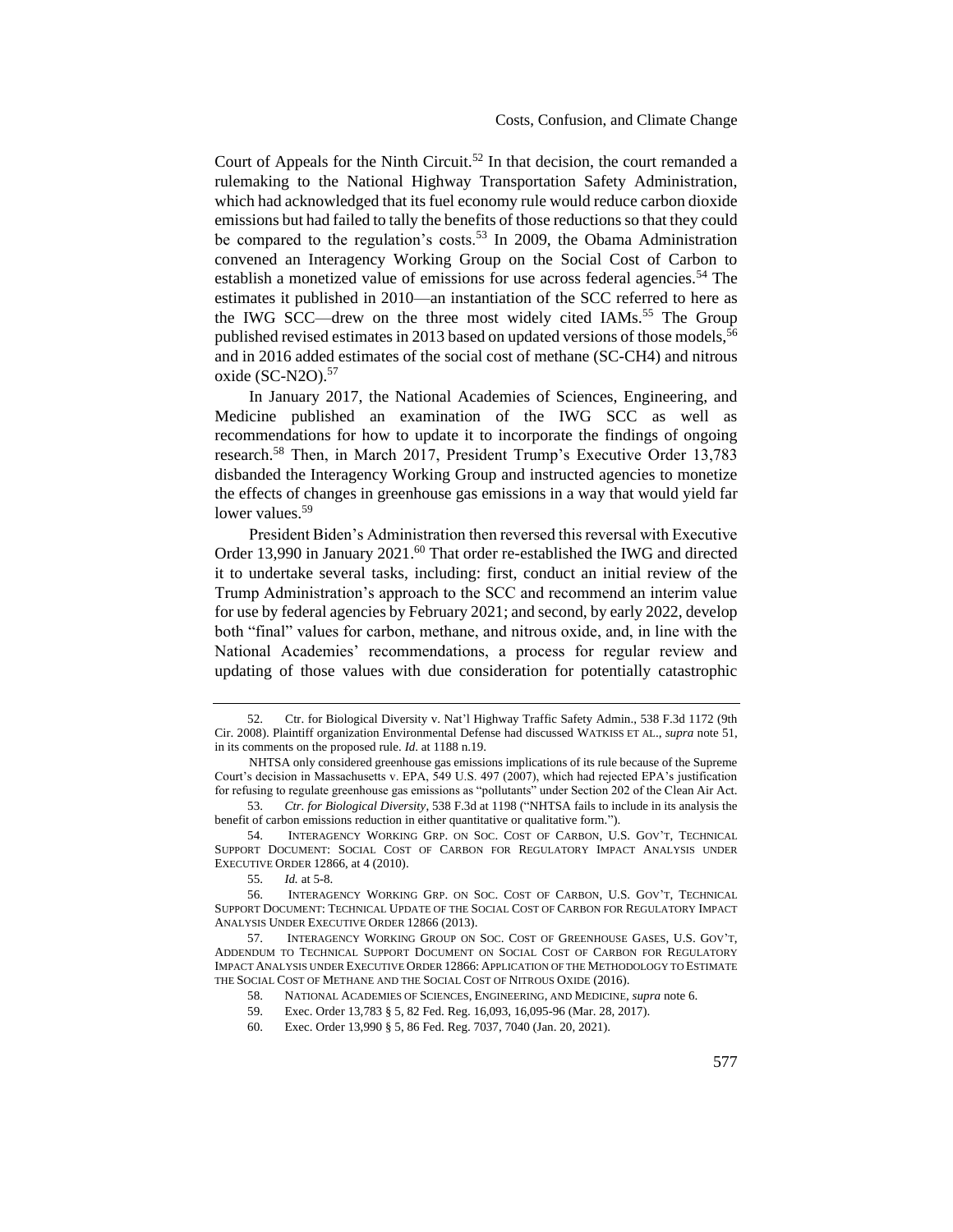<span id="page-14-0"></span>climate risks, environmental justice, and intergenerational equity.<sup>61</sup> The recommended interim valuation issued in February 2021 restored the estimates adopted in 2016, adjusted for inflation: \$51 per metric ton of carbon dioxide, \$1,500 per ton of methane, and \$18,000 per ton of nitrous oxide.<sup>62</sup> Recent research into climate damages and discount rates, among other things, suggests that the value recommended in 2022 will reflect adjustments that yield higher estimates of the SCC and other greenhouse gases.<sup>63</sup>

<span id="page-14-1"></span>All applications of the IWG SCC by federal agencies involve monetizing the anticipated change in greenhouse gas emissions resulting from agency decisions or projects. In addition to conducting the cost-benefit analyses required by executive orders and laws like the Energy Policy and Conservation Act, <sup>64</sup> agencies have also applied the IWG SCC when assessing environmental impacts pursuant to the National Environmental Policy Act (NEPA),<sup>65</sup> and to make procurement decisions and award grants.<sup>66</sup> These applications—especially those under NEPA—have been the subject of frequent litigation, $67$  and courts have both upheld agencies' use of the IWG SCC<sup>68</sup> and, in some contexts, have directed agencies to use it.<sup>69</sup>

<span id="page-14-3"></span>Several state governments have applied the IWG SCC to decisions or analyses.<sup>70</sup> In addition, New York adopted guidance in 2020 for its state agencies, recommending that they use a version of the IWG SCC that employs a

64. Energy Policy and Conservation Act, Pub. L. No. 94-163, 89 Stat. 871 (1975). For an example of agency cost-benefit analysis under the Energy Policy and Conservation Act, see Zero Zone, Inc. v. U.S. Dep't of Energy, 832 F.3d 654 (7th Cir. 2016).

65. National Environmental Policy Act of 1969, Pub. L. No. 91-190, 83 Stat. 852 (1970). For an example of agency cost-benefit analysis under NEPA, see High Country Conservation Advoc. v. U.S. Forest Serv., 52 F. Supp. 3d 1174, 1191 (D. Colo. 2014).

70. *See* DENISE A. GRAB, ILIANA PAUL & KATE FRITZ, INST. FOR POL'Y INTEGRITY, OPPORTUNITIES FOR VALUING CLIMATE IMPACTS IN U.S. STATE ELECTRICITY POLICY 16 (2019).

<span id="page-14-2"></span><sup>61.</sup> *Id.*

<sup>62.</sup> INTERAGENCY WORKING GRP. ON SOC. COST OF GREENHOUSE GASES, U.S. GOV'T, TECHNICAL SUPPORT DOCUMENT: SOCIAL COST OF CARBON, METHANE, AND NITROUS OXIDE: INTERIM ESTIMATES UNDER EXECUTIVE ORDER 13990, at 5 n.3 (2021) [hereafter 2021 TSD].

<sup>63.</sup> *See* Peter H. Howard & Jason Schwartz, *Valuing the Future: Legal and Economic Considerations for Updating Discount Rates*, 39 YALE J. ON REGUL. 595 (2022); Peter Harrison Howard & Derek Sylvan, *Wisdom of the Experts: Using Survey Responses to Address Positive and Normative Uncertainties in Climate-Economic Models*, 162 CLIMATIC CHANGE 213 (2020) (revealing a disparity between IAMs and the broader community of climate economists' research into key features of climate models and emissions valuation); *see also* N.Y. STATE DEP'T OF ENV'T CONSERVATION, ESTABLISHING A VALUE OF CARBON: GUIDELINES FOR USE BY STATE AGENCIES 4 (2020) (recommending that agencies apply a central value of \$121/ton for  $CO_2$ , \$2,700/ton for CH<sub>4</sub>, and \$42,000/ton for N<sub>2</sub>0).

<sup>66.</sup> For example, in negotiating parcel shipping contracts. *See* 2021 TSD, *supra* note [62,](#page-14-0) at 12 n.12.

<sup>67.</sup> Zoe Palenik, Note, *The Social Cost of Carbon in the Courts*, 28 N.Y.U. ENV'T L.J. 393, 405 (2020).

<sup>68.</sup> *Zero Zone*, 832 F.3d at 677-80.

<sup>69.</sup> *See, e.g.*, Vecinos para el Bienestar de la Comunidad Costera v. FERC, 6 F.4th 1321 (D.C. Cir. 2021) ("On remand, the Commission must explain whether 40 C.F.R. § 1502.21(c) calls for it to apply the social cost of carbon protocol or some other analytical framework, as 'generally accepted in the scientific community' within the meaning of the regulation, and if not, why not."). Courts have also rejected arguments that agencies must apply the SCC. *See, e.g.*, EarthReports, Inc. v. FERC, 828 F.3d 949, 956 (D.C. Cir. 2016); Citizens for a Healthy Cmty. v. Bureau of Land Mgmt., 377 F. Supp. 3d 1223, 1239-41 (D. Colo. 2019); WildEarth Guardians v. Zinke, 368 F. Supp. 3d 41, 77-79 (D.D.C. 2019).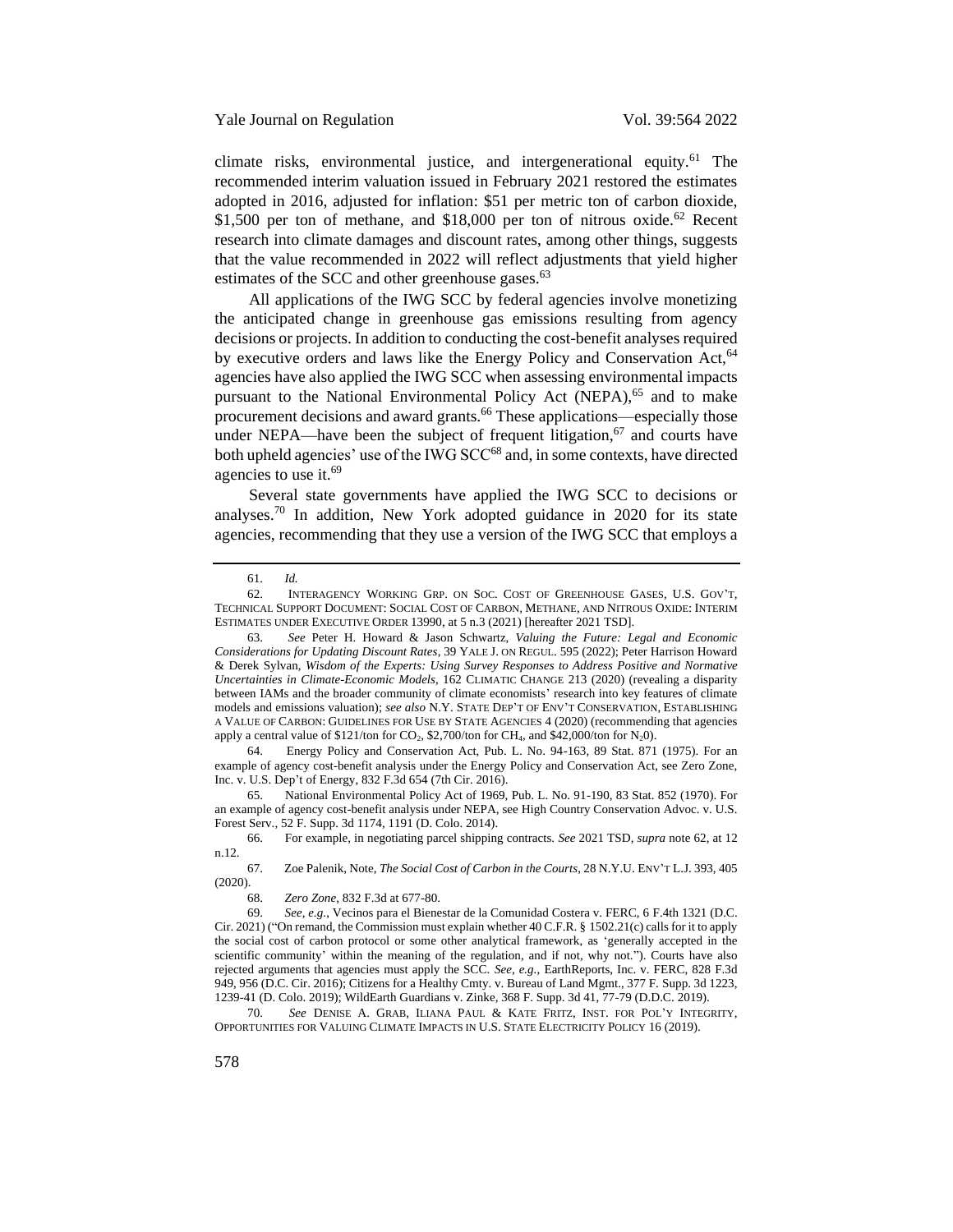lower discount rate for its central value (2%) than what the IWG SCC recommends  $(3\%)$ , which yields a higher estimate of value of carbon emissions.<sup>71</sup>

### <span id="page-15-0"></span>*B. The Marginal Abatement Cost* "*Alternative"*

Two recent papers criticize the SCC and argue for its displacement. One, Kaufman et al.'s *A Near-Term to Net-Zero Alternative to the Social Cost of Carbon*, argues that the SCC embodies too much uncertainty to help set federal policy and proposes employing a target-based alternative instead.<sup>72</sup> This proposed alternative is meant to yield a carbon price to inform specification of a carbon tax through a repeating three-step process.

- <span id="page-15-1"></span>• First, set a date for the relevant jurisdiction to reach net-zero emissions; the authors assign this task, which involves "balanc[ing] a range of factors," to "governing officials."<sup>73</sup>
- Second, specify "an emissions pathway" to that target date, meaning the rate (if linear) or rates (if curvilinear) at which policies and technologies will abate emissions up to the target date.<sup>74</sup>
- Third, estimate an emissions price based on the marginal cost of emissions abatement for the "near-term (the next decade, for example)" on the pathway to net-zero.<sup>75</sup>

Thus, while this approach fully specifies the rate of emissions abatement for each year leading up to the net-zero target, it only specifies the cost of achieving that abatement for the first few of those years. As noted above, the authors call for all three steps to be repeated "periodically" to ensure that its outputs reflect up-to-date inputs—ranging from political objectives to policies' success at abating emissions, to technological changes.<sup>76</sup> The authors' approach assumes a decision on the part of Congress or federal agencies to establish not only a net-zero target but to possibly also revisit and reestablish it periodically.

Like Kaufman et al., the second paper, *The Economics of Immense Risk, Urgent Action and Radical Change: Towards New Approaches to the Economics of Climate Change*, by Nicholas Stern et al., criticizes the SCC and IAMs on which it relies and proposes a target-consistent alternative. The difference between the SCC and their approach, they explain, "is analogous to that between cost-benefit and cost-effectiveness analysis."<sup>77</sup> Their proposed approach "cannot help us answer the question of what our target should be; it simply helps us to

<sup>71.</sup> NEW YORK STATE DEP'T OF ENV'T CONSERVATION, *supra* note [63,](#page-14-1) at 18. Notably, that guidance was updated in 2021 to ensure methodological consistency with IWG SCC. *Id.* at 2.

<sup>72.</sup> Noah Kaufman et al., *A Near-Term to Net-Zero Alternative to the Social Cost of Carbon for Setting Carbon Prices*, 10 NATURE CLIMATE CHANGE 1010 (2020).

<span id="page-15-2"></span><sup>73.</sup> *Id.* at 1011.

<sup>74.</sup> *Id.*

<sup>75.</sup> *Id.*

<sup>76.</sup> *Id*.

<sup>77.</sup> Nicholas Stern et al., *The Economics of Immense Risk, Urgent Action and Radical Change: Towards New Approaches to the Economics of Climate Change*, J. ECON. METHODOLOGY, Feb. 2022, at 1, 12.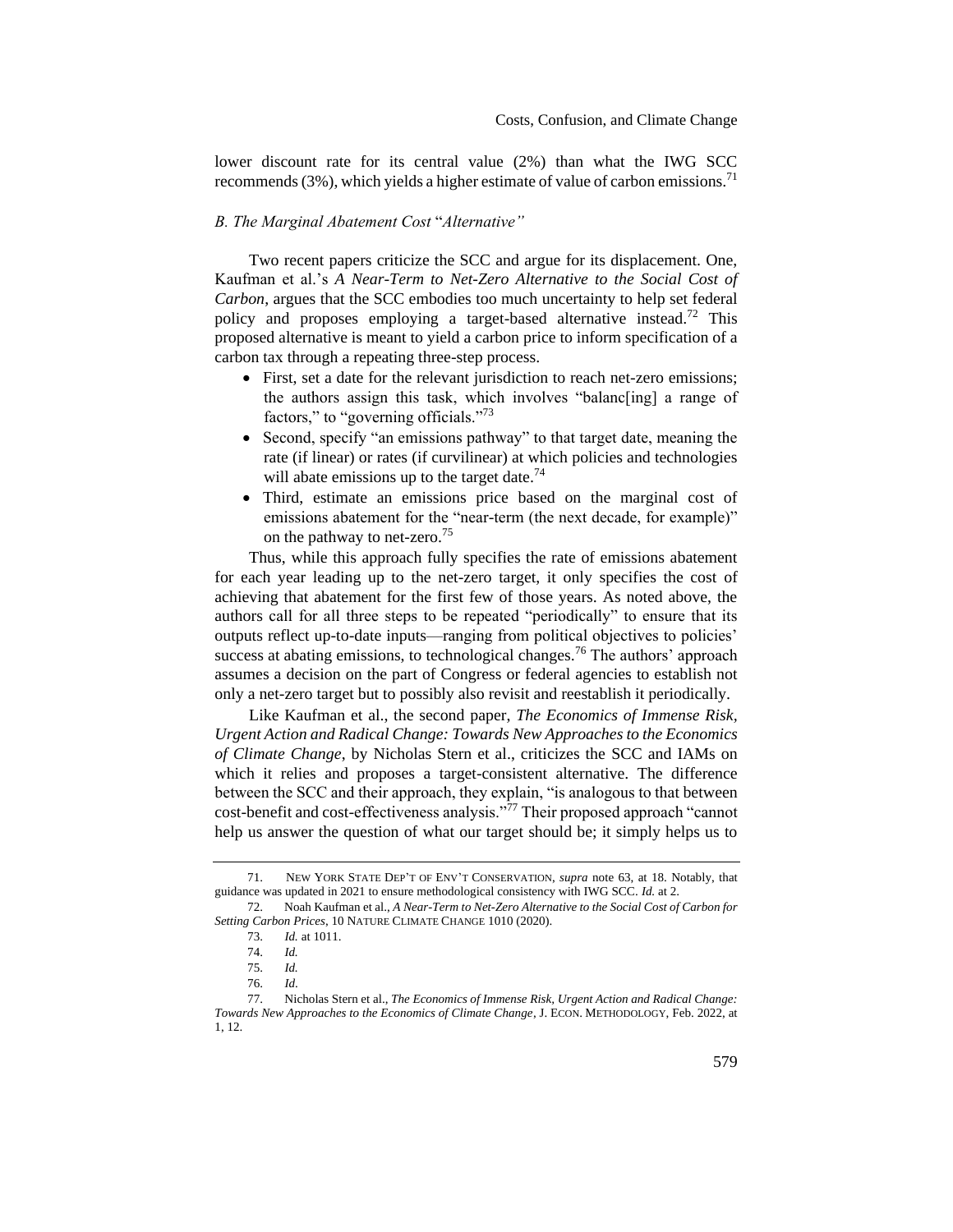<span id="page-16-2"></span>understand the best 'glidepath."<sup>78</sup> And so, like Kaufman et al., Stern et al.'s proposal also assumes an emissions-reduction target. As they put it, through the Paris Agreement,<sup>79</sup> which embodies a 1.5°C or well below-2°C temperature target, "[t]he international community has reached a broad consensus,"<sup>80</sup> and the analytical task for economic analysis "is to find the best way of achieving that goal."<sup>81</sup> Against this backdrop, Stern et al. set out a research agenda aimed at developing "a range of models and analytical approaches" that all assume both a 2°C temperature constraint and the insufficiency of "markets on their own [to] manage the necessary transformations efficiently."<sup>82</sup> One of the questions to which they seek answers is, "If we use prices as guidance, what is the cost of carbon?"83

<span id="page-16-1"></span><span id="page-16-0"></span>The proposals in both Kaufman et al. and Stern et al. have been informed by experience with a target-based approach in the United Kingdom. In 2008, Britain's Climate Change Act established a schedule of binding "carbon budgets" that proceed toward a 2050 emissions reduction target in five-year increments.<sup>84</sup> In 2009, Britain switched from the SCC to a MAC-based approach to valuing emissions.<sup>85</sup> The resulting analysis yielded three sets of overarching values that, stitched together, serve as a shadow price for emissions from 2008 to 2050: a short term set of prices for 2008-2020, a long term set for 2030-2050, and a transitionary set to bridge the decade between. The short-term price is a hybrid of two prices, one for economic sectors subject to the European Union's Emissions Trading Scheme<sup>86</sup> and the other for "non-traded" sectors in which no

80. Stern et al., *supra* not[e 77,](#page-15-2) at 1, 11.

83. *Cf.* William Nordhaus, *Estimates of the Social Cost of Carbon: Concepts and Results from the DICE-2013R Model and Alternative Approaches*, 1 J. ASS'N ENV'T & RES. ECONOMISTS 273 (2014) (calibrating IAM damage function to make 2° of warming optimal).

84. The 2008 Act directs the Climate Change Committee to recommend a five-year budget to Parliament, which can then codify that recommendation or seek revisions. Climate Change Act 2008, c. 27 (UK). In 2019, Parliament updated the original target of 80% reduction from 1990 levels to 100%. Climate Change Act 2008 (2050 Target Amendment) Order 2019/1056 (UK). Those budgets comprise sectoral targets, including for surface transportation, buildings, and electricity. *See, e.g.*, CLIMATE CHANGE COMMITTEE, SIXTH CARBON BUDGET (2020) (discussing policies for each of 11 sectors).

85. UK DEP'T OF ENERGY & CLIMATE CHANGE, CARBON VALUATION IN UK POLICY APPRAISAL: A REVISED APPROACH 2 (2009). This decision aimed to inform and support implementation of policies adopted pursuant to the emissions reduction targets established by the 2008 Act. *Id.* at 24-26.

86. Following Brexit, in May 2021, the UK Emissions Trading Scheme replaced that of the EU for British covered entities. That change was largely formal; the schemes' parameters and prices are substantially similar. Dep't for Bus., Energy & Indust. Strategy, *Guidance: Participating in the UK ETS* (Aug. 2, 2021), https://www.gov.uk/government/publications/participating-in-the-uk-ets/participating-inthe-uk-ets [https://perma.cc/FPG6-QAZP].

<sup>78.</sup> *Id.*

<sup>79.</sup> The 2015 Paris Agreement was adopted at the 21st Conference of the Parties to the United Nations' Framework Convention on Climate Change. That agreement's basic goal is to "[h]old[] the increase in the global average temperature to well below  $2^{\circ}C$  above pre-industrial levels and pursuing efforts to limit the temperature increase to 1.5°C above pre-industrial levels, recognizing that this would significantly reduce the risks and impacts of climate change." Paris Agreement to the United Nations Framework Convention on Climate Change art. 2, Dec. 12, 2015, T.I.A.S. No. 16-1104. President Trump withdrew the United States from the Paris Agreement, effective November 2021. President Biden rejoined the agreement in January 2022.

<sup>81.</sup> *Id.* at 12.

<sup>82.</sup> *Id.* at 26.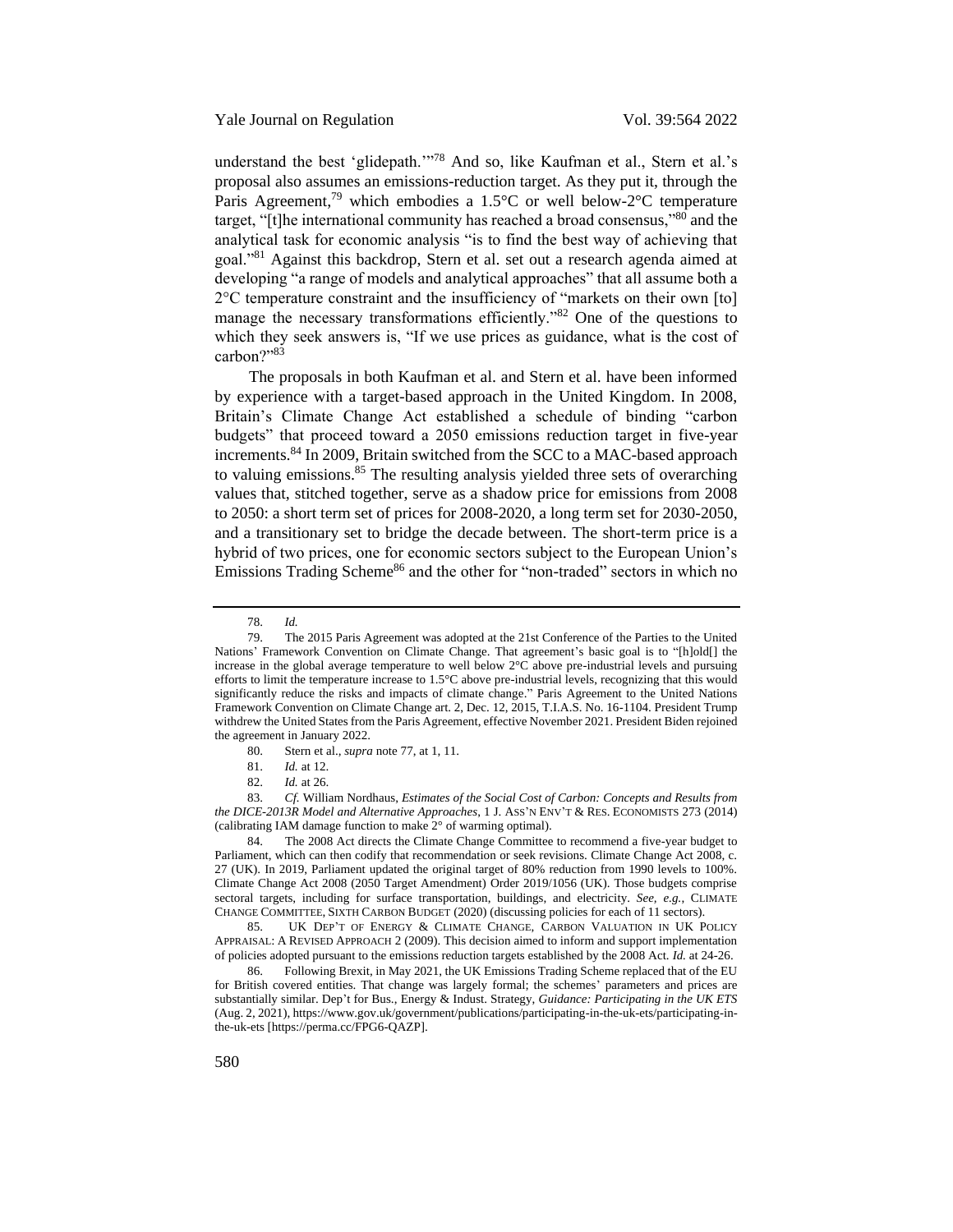market price was assigned to emissions.<sup>87</sup> The analysis underlying the long-term price assumes that, by 2030, there will be a binding global emissions reduction target and all significant emissions sources will operate subject to some form of cap or price.<sup>88</sup>

<span id="page-17-0"></span>Policymakers use these prices to help assess options in various regulatory contexts.<sup>89</sup> Instructions for doing so are prescribed by the UK Treasury's Green Book and the supplement, *Valuation of Energy Use and Greenhouse Gas*. 90 Those instructions include a directive to assess cost-effectiveness by calculating "the average cost of saving each tonne of carbon dioxide (equivalent)."<sup>91</sup> This information can be used by policymakers to sort lower from higher-cost options or to select all non-duplicative options under a cost-effectiveness threshold.

In contrast to the SCC, which reflects an emissions value based on global climate damages and abatement costs, any MAC-based threshold and related MAC curve are necessarily specific to a given jurisdiction, and possibly also specific to a sector within that jurisdiction. This has several implications, including that the MAC-based threshold derived from an analysis of one jurisdiction is likely to differ from that of another jurisdiction, in effect meaning that those jurisdictions assign different values to emissions. Because the same holds for economic sectors within a given jurisdiction, policymakers who rely on MAC-based thresholds for policy decisions can potentially assign different values to emissions just because they were emitted from a vehicle instead of a power plant or cement production facility. Economists generally prefer pricing that is not confined to one jurisdiction or sector, but spans as much of the global economy as possible—economic principle holds that a global emissions price would be ideal. But generic greenhouse gas emissions pricing appears to be politically impossible at present, not just globally but within the U.S. and each of its states and territories. And so, the relative cost-effectiveness of abatement opportunities in U.S. jurisdictions generally does not determine their uptake.

<sup>87.</sup> CARBON VALUATION IN UK POLICY APPRAISAL, *supra* not[e 85,](#page-16-1) at 28 ("This framework means that both the traded and non-traded sectors would be brought into line, in terms of the basis of assessment—both would be based on the necessary abatement costs required to meet targets.").

<sup>88.</sup> The Department of Environment and Climate Change explained this shift from domestic to global scope as follows: "In the longer term, it is not appropriate to look at a UK-specific perspective alone. Climate change is a global problem that will require a global response. The long-term vision is of a world operating under a binding emissions cap, with that cap set with the objective of reaching a globally-agreed stabilization scenario." *Id.* at 32.

<sup>89.</sup> HM TREASURY, VALUATION OF ENERGY USE AND GREENHOUSE GAS: SUPPLEMENTARY GUIDANCE TO THE HM TREASURY GREEN BOOK ON APPRAISAL AND EVALUATION IN CENTRAL GOVERNMENT 6 (2019) (indicating that steps for quantification and valuing of energy and greenhouse gas emissions should be applied at the policy, program, and project levels).

<sup>90.</sup> HM TREASURY, THE GREEN BOOK 83-84 (2019); HM TREASURY, GREENHOUSE GAS: SUPPLEMENTARY, *supra* not[e 89,](#page-17-0) at 16 Box 3.7 (presenting example of calculation of monetized emissions benefits in both traded and non-traded sectors resulting from energy efficiency program).

<sup>91.</sup> HM TREASURY, GREENHOUSE GAS: SUPPLEMENTARY, *supra* not[e 89,](#page-17-0) at 26 para. 5.4, Box 5.1.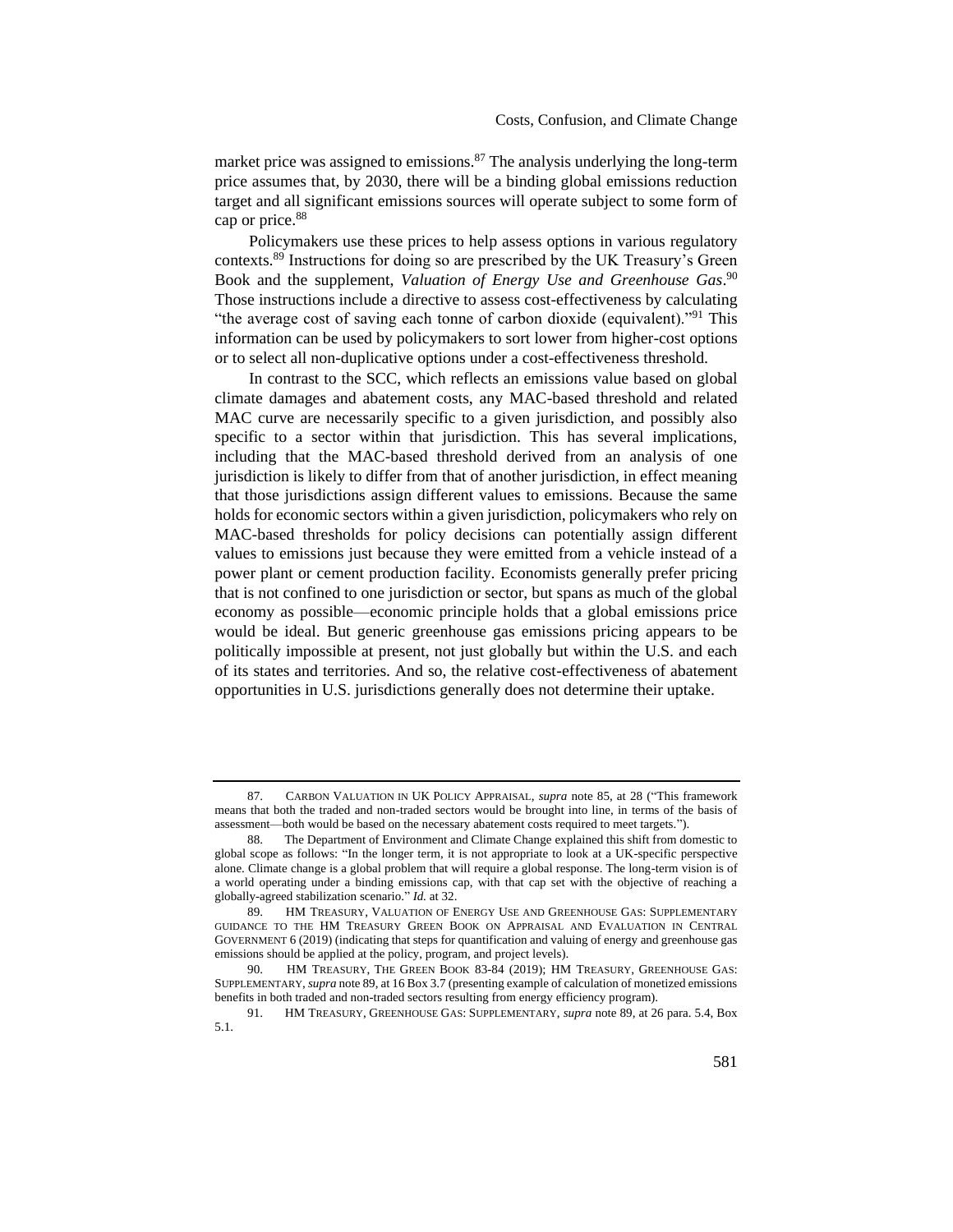## <span id="page-18-0"></span>*C. Recapitulating an Old Debate*

The debate over whether to look to the SCC or a MAC-based threshold for a superior estimate of the value of carbon is, fundamentally, a debate over whether to apply cost-benefit or cost-effectiveness analysis to the task of carbon valuation. This debate over how to value carbon also bears notable resemblance to the prices versus quantities debate described in Part I. In this Section, we describe these parallels before identifying several ways for the two carbon valuation tools to serve complementary rather than competing functions.

Cost-benefit analysis aims to maximize net social benefits by identifying where marginal costs come to equal marginal benefits, and the SCC allows one to identify where the marginal benefit of avoiding climate damage equals the marginal cost of doing so. Assigning the price where those marginal values equal one another to each unit of greenhouse gas emissions could, in theory, steer society toward a stable climate. As for cost-effectiveness analysis, it ignores benefits and takes an objective as given rather than revealing which objective to pursue. A MAC-based threshold, similarly, ignores the benefits of avoiding climate damages and relies on an extrinsically specified emissions reduction target.<sup>92</sup>

Since the SCC and a MAC-based threshold are specific applications of costbenefit and cost-effectiveness analysis to the climate context, the three lessons discussed above are applicable: First, the law often determines which emissions valuation tool regulators must use; second, a threshold derived from analysis of a MAC cannot detect over- or under-regulation in the way that the SCC can; and third, the SCC and MAC-based threshold can be complementary.

Like the prices versus quantities debate, a key point of focus in the debate over carbon valuation instruments is relative uncertainties. In the older debate, Weitzman distilled the question down to the relative elasticities of marginal damages and abatement costs under increasing regulatory stringency.<sup>93</sup> In the climate context, key uncertainties include climate sensitivity to emissions (including tipping points)<sup>94</sup> and the potential for catastrophic damages on the one hand, and how quickly and well economies can adapt and develop new technologies on the other.<sup>95</sup>

<span id="page-18-1"></span>A fully-fledged cost-benefit analysis of climate policies requires the collation and analysis of information about global climate and economic damages on the one hand, and global emissions-avoiding policies and

<sup>92.</sup> The process of setting a target presumably involved some assessment of benefits.

<sup>93.</sup> Weitzman, *supra* note [39.](#page-10-0)

<sup>94.</sup> Simon Dietz et al., *Economic Impacts of Tipping Points in the Climate System*, 118 PROC. NAT'L ACAD. SCIS. E2103081118, at \*1 (2021); Carleton & Greenstone, *supra* note [47,](#page-12-2) at 20.

<sup>95.</sup> For a fairly comprehensive description of the uncertainties embodied in each carbon valuation tool, see Lina Isacs et al., *Choosing a Monetary Value of Greenhouse Gases in Assessment Tools: A Comprehensive Review*, 127 J. CLEANER PROD. 37 (2016). Memorably, Isacs et al. observe that: "the uncertainties around [the social cost of carbon] estimations are immense," but "[l]ike for [the social cost of carbon], many of the factors determining a MAC value are highly uncertain." *Id.* at 40-42.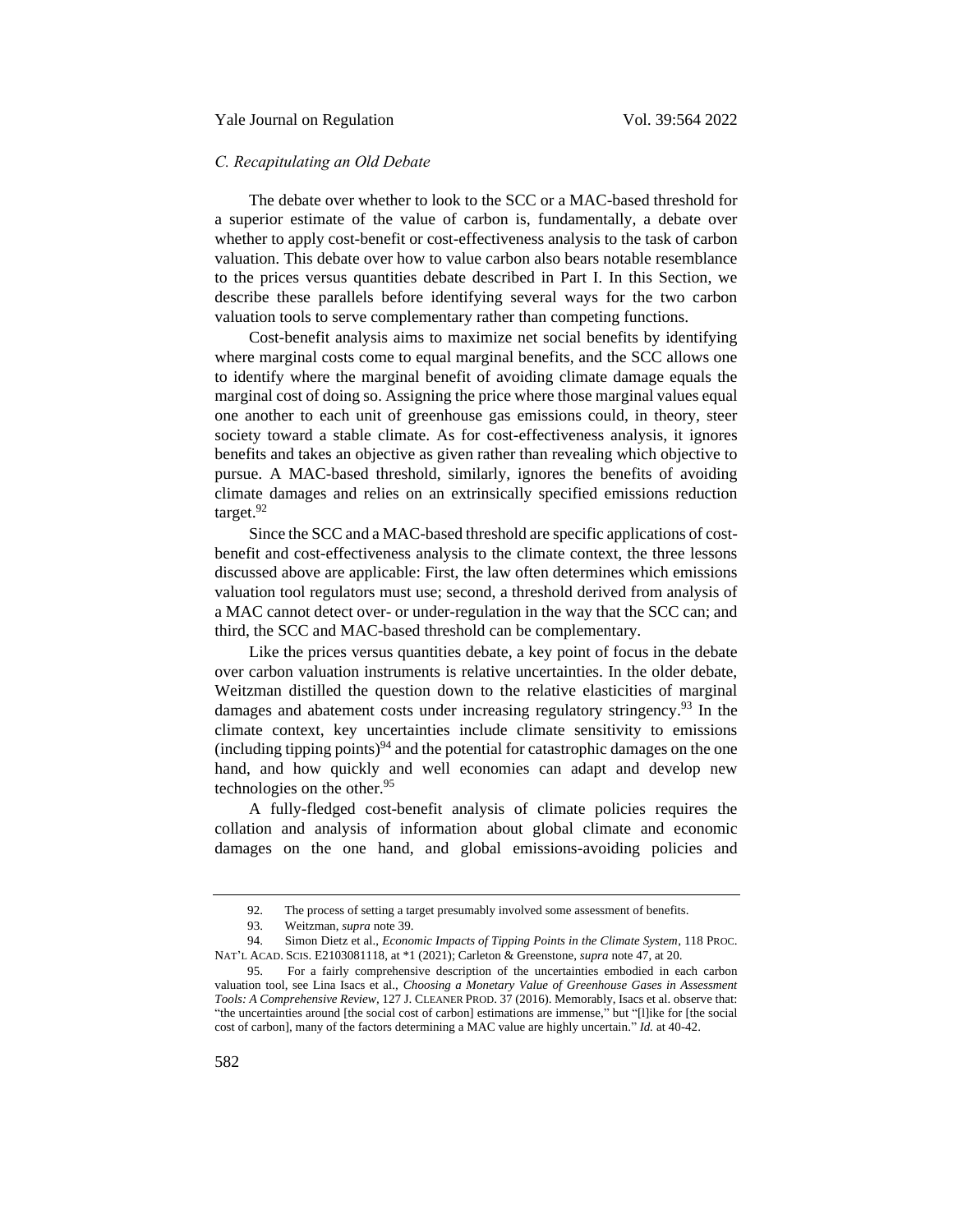technologies—a MAC curve or something like it—on the other. Proponents of MAC-based threshold for emissions valuation often highlight the uncertainties and gaps in the damages-portion of this analysis,  $96$  and argue for dispensing with  $it.^{97}$  Rather than attempt to derive a damages curve, they say, better to determine an emissions reduction target in some other way and deal just with the analysis needed to specify a MAC curve.

But MAC curves do not avoid uncertainties and are also not strictly necessary to value emissions using the SCC. MAC curves seek to estimate rates and costs of developing and deploying new technologies, patterns of technological change and adoption are notoriously hard to model accurately.<sup>98</sup> As for their necessity: the IWG SCC, for one, does not use a MAC curve to estimate costs.<sup>99</sup> Instead, it relies on a policy baseline and assumes that no policy or technology it is used to evaluate will shift the cost curve one way or the other.<sup>100</sup> SCC and MAC-based analysis are often presented as substitutes, but, like cost-benefit and cost-effectiveness analysis, they can sometimes be used in complementary ways. And, much as the prices versus quantities debate found at least partial resolution in the development of hybrid instruments, the debate over emissions valuation tools can find partial resolution through complementary applications of these emissions-valuation tools.

As discussed in Part I, under an economically efficient policy regime, the SCC and global MAC-based threshold will be the same. If these two estimates are not equal, then either the estimates are inaccurate in some way, or the policy regime is not efficient. For this reason, comparing the SCC to a MAC-based threshold can "stress test" both the figures themselves, and the policy regime under analysis. If the numbers do not align, analysts might pursue several potential avenues.

If the MAC-based threshold is higher than the SCC, possible explanations include the following:

*The SCC is too low*. Concerns about whether the current SCC is inaccurately low may have motivated the approaches forwarded in Kaufman et al. and Stern et al.<sup>101</sup> These concerns should be addressed in the process

<sup>96.</sup> Pezzey, *supra* note [3,](#page-1-2) at \*4 (2019) ("Many writers, including leading IAM authors, have noted the many types of damage, like biodiversity loss and ocean acidification, and the danger of triggering irreversible 'tipping elements' in the climate system that are omitted from or understated in such IAMs' damage functions.") (internal citations omitted); Howard, *supra* note [48,](#page-12-3) at 659, 672-76 (discussing included and excluded damages and the challenges of incorporating some types of damage); *see also* R. Daniel Bressler, *The Mortality Cost of Carbon*, 12 NATURE COMMC'NS 4467 (2021) ("One source of climate damages not updated to the latest scientific understanding in IAMs is the effect of climate change on human mortality.").

<sup>97.</sup> Richard A. Rosen & Edeltraud Guenther, *The Economics of Mitigating Climate Change: What Can We Know?*, 91 TECH. FORECASTING & SOC. CHANGE 93, 95 (2015) ("... none of the previous damage functions incorporated into IAMs seem to have much basis in fact.").

<sup>98.</sup> Isacs et al., *supra* not[e 95,](#page-18-1) at 42; *see also* Fabian Kesicki & Paul Ekins, *Marginal Abatement Cost Curves: A Call for Caution*, 12 CLIMATE POL'Y 219, 223-24 (2011).

<sup>99.</sup> 2021 TSD, *supra* not[e 62.](#page-14-0)

<sup>100.</sup> *Id.*

<sup>101.</sup> Kaufman et al., *supra* note [72;](#page-15-1) Stern et al., *supra* not[e 77.](#page-15-2)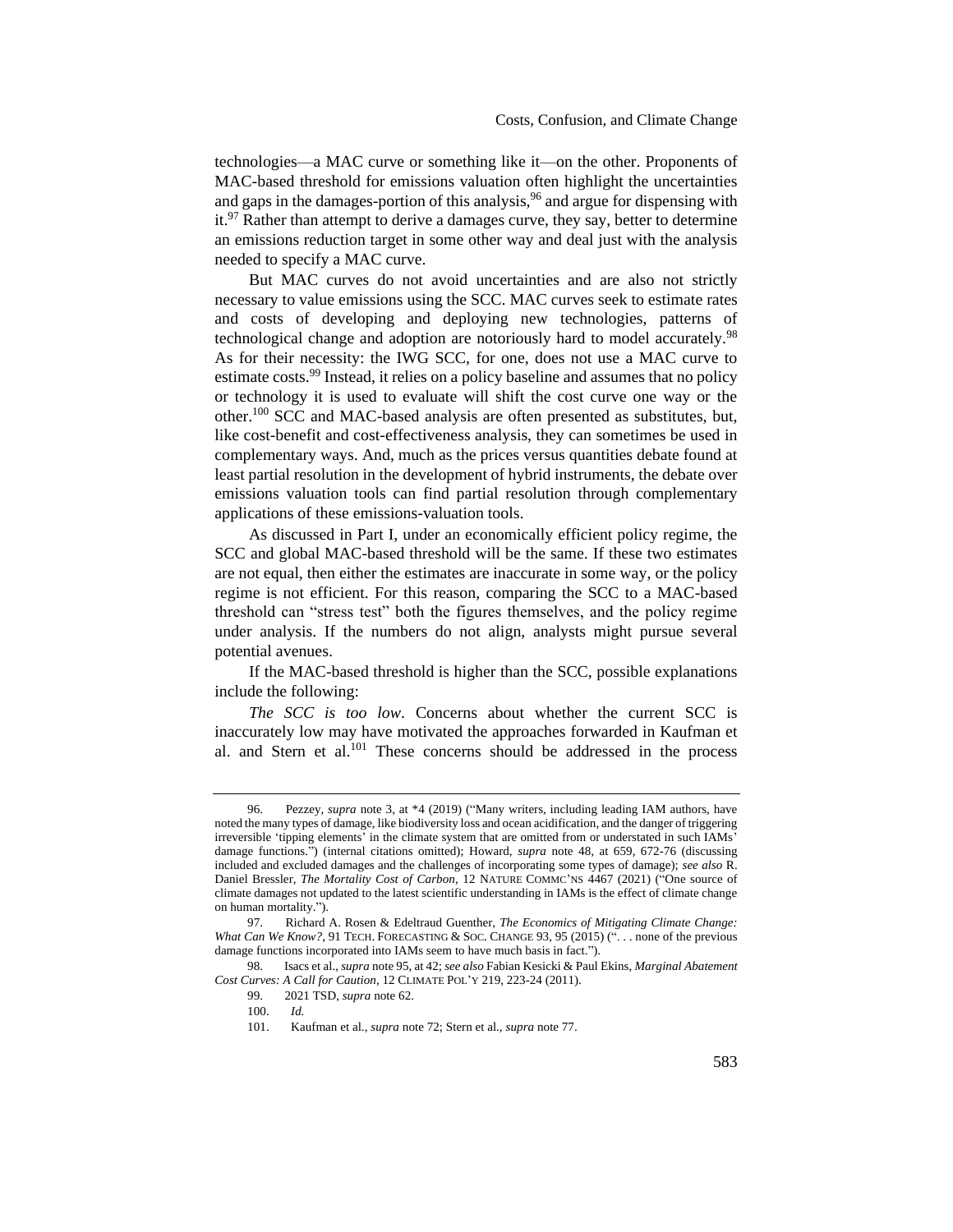underway in the Biden Administration to update the SCC based on the latest research findings and recommendations of, among others, the National Academies of Sciences.<sup>102</sup> More generally, if confidence in a particular emissions reduction target and the MAC-based threshold oriented to that target is higher than confidence in the SCC, a discrepancy would indicate that the SCC underestimates the true damages associated with climate change.

*The target that orients the MAC is too ambitious*. Emissions reduction targets are generally the result of a political process that distills a deadline from a mix of scientific, economic, and political information. A variety of situations might lead a given jurisdiction to adopt an overly ambitious target. For example, climate impacts there may be especially salient, leading to strong political outcry, or there may be powerful interest groups in the jurisdiction that will benefit from decarbonization policies.<sup>103</sup>

*The MAC-based estimate is too high*. Even if the target that orients the MAC analysis aligns with the SCC's emissions reduction pathway, the MAC-based *estimate* of emissions' value might still be off. This could owe to analytical error, due to the failure to predict technological changes that will lower abatement costs. Or, a jurisdiction may not adopt the lowest cost tools to reduce emissions, leading to a MAC that is inefficiently high.

*The target has been selected to achieve distributional goals.* Climate damages will not be borne equitably, either within or across countries. Generally speaking, poorer populations will almost certainly suffer more. At the same time, relatively well-off groups have contributed a larger share to the current stock of greenhouse gases in the atmosphere. Recognizing this, a comparatively wealthy and high-emitting country might pursue a form of climate justice by selecting an earlier emissions abatement target than would be consistent with the SCC. Using the terminology of the Paris Agreement, this would be a way for that country to carry out its share of signatories' "common but differentiated responsibilities" consistent with its capacity and perhaps also its historical contribution to climate change.<sup>104</sup> Such a decision would effectuate a wealth transfer to poorer populations and would do so without the transaction costs and potential for corruption that can encumber more direct efforts at international wealth redistribution.

If the MAC-based estimate is lower than the SCC, possible explanations include the following:

*The SCC is too high*. There are many critics of the SCC, but few of those who doubt the accuracy of its estimate of emissions' value have made persuasive

<sup>102.</sup> Exec. Order 13,990, 86 Fed. Reg. 7,037, 7,041 (Jan. 20, 2021) (calling for update with reference to recommendations in the National Academies 2017 report on the SCC).

<sup>103.</sup> Jurisdictions may bring other normative frameworks to bear other than economic efficiency. For example, a jurisdiction might decide to entirely decarbonize based on a view that any contribution whatsoever to global climate change is morally impermissible.

<sup>104.</sup> *See* Paris Agreement, *supra* not[e 79,](#page-16-2) at pmbl. & arts. 2, 4.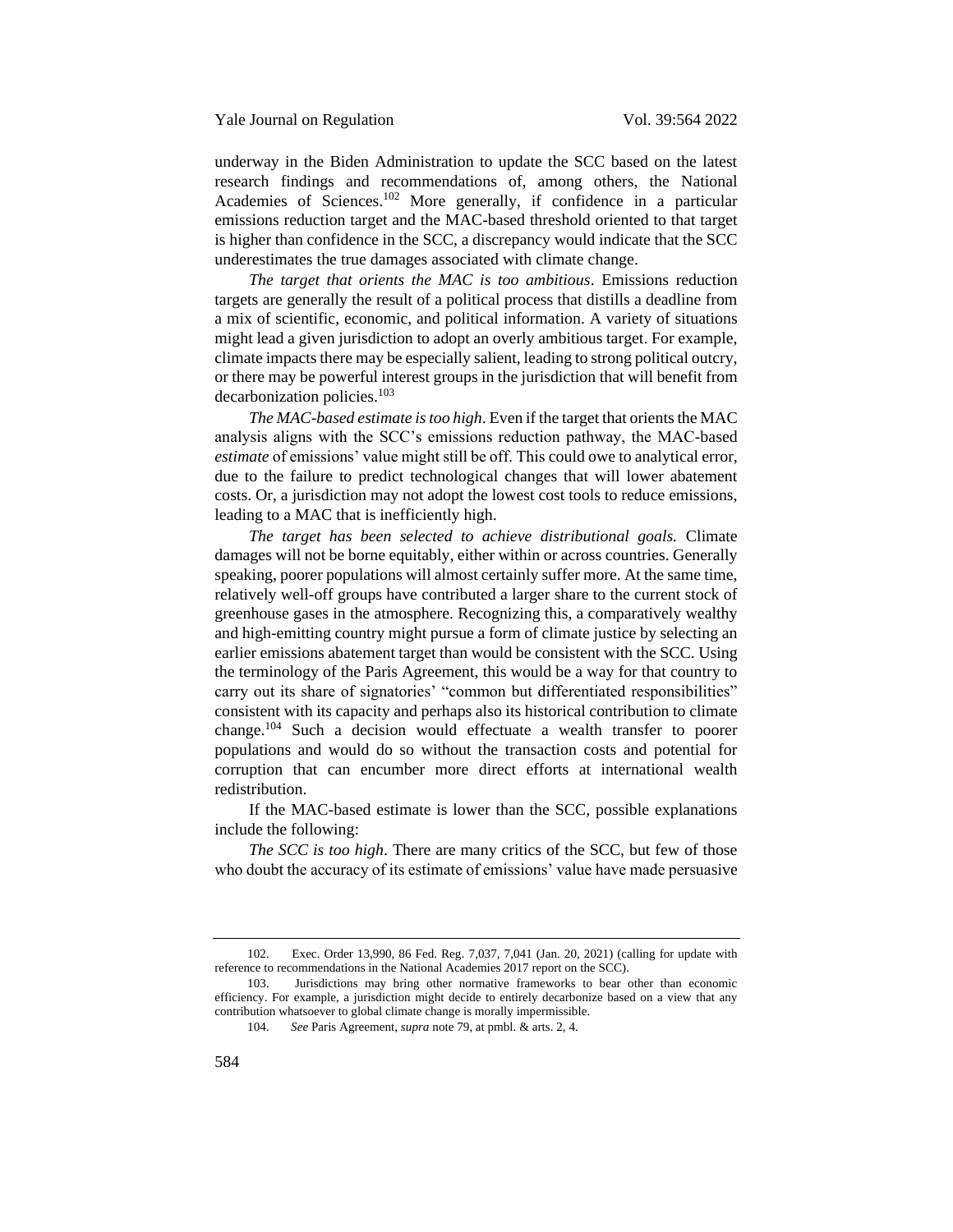arguments that the value is too high. $105$  In fact, there is fairly wide agreement, including by the IWG itself,<sup>106</sup> that the IWG's current estimates are almost certainly significant underestimates. Nonetheless, one or more technical mistakes could, in principle, result in an overestimate of the value estimated by the SCC. A re-examination might review one or more of the tool's four modules (emissions and economic growth trajectories, climate sensitivity, damages, and discounting) or consider its treatment of uncertainty or equity.<sup>107</sup>

*The emissions reduction target orienting the MAC is deliberately set to lag what would be consistent with the SCC*. As noted above, emissions-reduction targets are generally the result of a political process conducted within a particular jurisdiction. Numerous reasons might therefore be behind an emissions reduction target set below what corresponds to an SCC-consistent pathway. A jurisdiction may simply lack the political will to make the necessary investments to achieve an efficient level of emissions reductions. This may be due to free-rider problems, a relatively low level of exposure to climate risks, or a relatively high carbon-reduction burden. The obverse of the "climate justice" decision taken by a wealthy country, described above, may also be relevant. That is, a country that has historically had very low rates of emissions per capita might adopt a relatively late emissions reduction target and explain that decision in terms of the climate justice it believes it is due.

*The MAC*-*based estimate is too low*. Assuming the target that orients the MAC-based estimate is consistent with the SCC emissions pathway, then a low emissions valuation might owe to an analytical error that underestimates the cost of achieving the requisite emissions reductions—perhaps due to overly optimistic assumptions concerning technological development.

#### <span id="page-21-0"></span>III. Climate Policy in Legal Context

In practice, the law often determines which carbon valuation tool is most appropriate to inform or justify regulators' decisions about climate policy design and implementation. This Part first describes two basic ways in which the law might do this. It then describes more concretely how government agencies at the federal and state levels in the United States currently apply the SCC. Finally, building on those descriptions, it presents several stylized examples to illustrate different limits to the SCC's utility and so caution against some forms of misapplication.

<sup>105.</sup> Revesz & Sarinsky, *supra* note [6;](#page-1-1) *see also* California v. Bernhardt, 472 F. Supp. 3d 573, 611 (N.D. Cal. 2020) (rejecting the Trump administration's \$1 estimate of the social cost of carbon and explaining that the executive order prompting that estimate "did not and could not erase the scientific and economic facts that formed the basis for [the IWG's earlier] estimate.").

<sup>106.</sup> 2021 TSD, *supra* note [62,](#page-14-0) at 4 ("[T]he range of four interim SC-GHG estimates presented in this TSD likely underestimate societal damages from GHG emissions.").

<sup>107.</sup> The National Academies 2017 report, *Valuing Climate Damages*, discusses each of these elements and their interactions. NATIONAL ACADEMIES OF SCIENCES, ENGINEERING, AND MEDICINE, *supra* note [58.](#page-13-0) *See also* Carleton & Greenstone, *supra* note [47,](#page-12-2) at 6-7 (listing four modules and three "cross-cutting modeling decisions").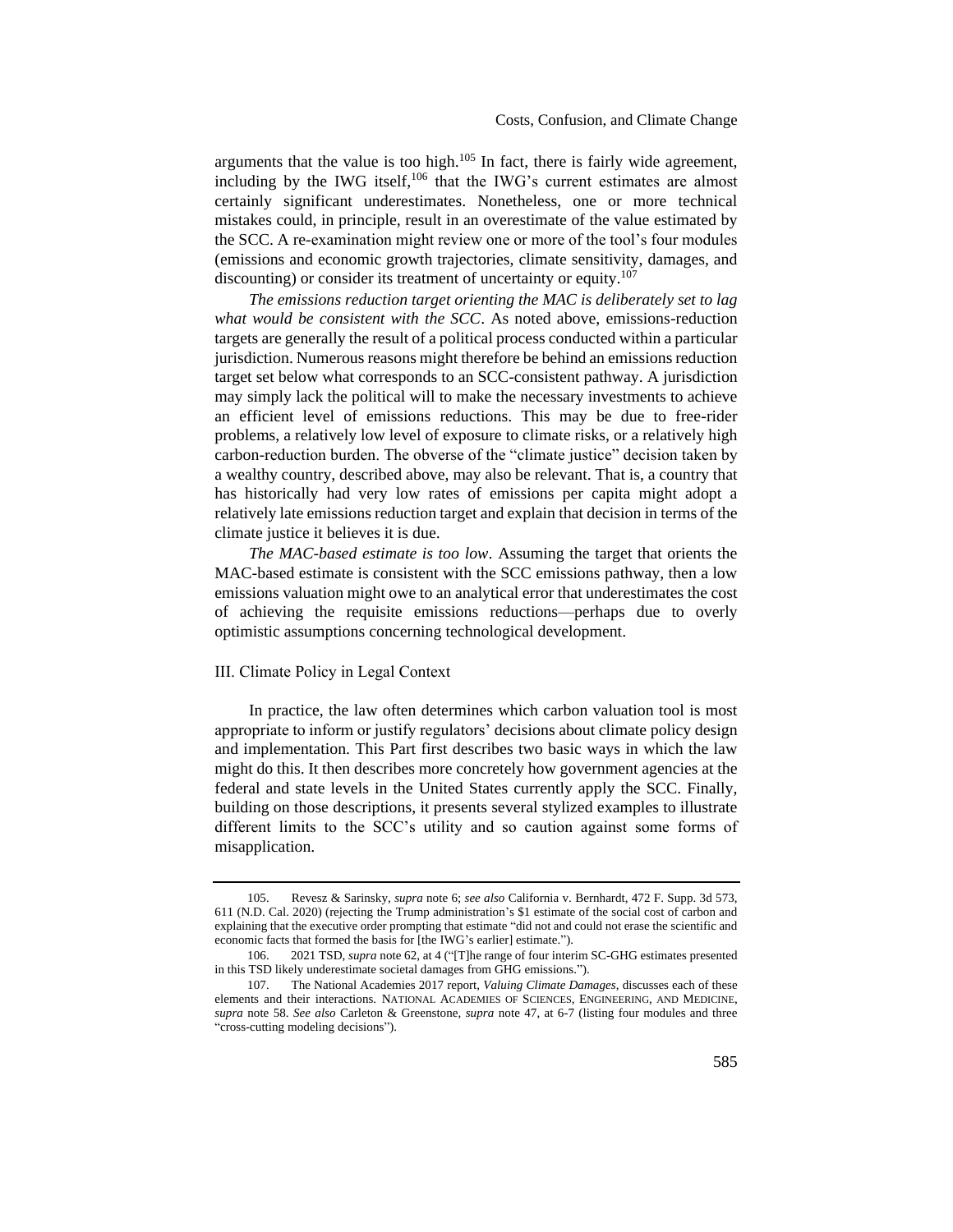# <span id="page-22-0"></span>*A. The Overarching Legal Context*

Two ways in which the law might steer regulators to use either the SCC or a MAC-based value for greenhouse gas emissions are, first, through the adoption of an economy-wide emissions reduction target; or, second, through requirements that apply generically to regulatory decisions, including those that carry out climate policies.

#### <span id="page-22-1"></span>1. Jurisdictions That Have Adopted Emissions Reduction Targets

In principle, a jurisdiction that adopts a legally binding emissions target to steer climate policy has only limited use for either climate-oriented cost-benefit analysis or the SCC.<sup>108</sup> The basic analytical question for a regulator charged with developing programs to hit that target, or for courts reviewing that regulator's decisions, is not whether those decisions' societal benefits justify their costs, but whether those decisions are less costly than alternatives. A challenge to an agency's proffered justification for imposing meaningful costs on stakeholders might fault the agency for failing to adequately explain its rejection of one or another less costly alternative. But it generally could not be faulted for choosing an approach that is net costly (as opposed to net beneficial) to society, so long as that approach is more cost-effective than alternatives.

That said, a legally binding target could be paired with a broader regulatory mandate, such that the target amounts to a *floor*, with a regulator free to depart in the direction of greater stringency when it is justified in doing so. Colorado anticipated this sort of possibility by pairing its emissions reduction target with a directive to agencies to be more ambitious if doing so would be "in the public interest."<sup>109</sup> Under this legal regime, regulators would use the higher of a MACbased threshold (which ensures consistency with the target) and the SCC (which checks in additional emissions reductions would be cost-benefit justified).

# 2. Generic Rules of Regulatory Decisionmaking

The administrative requirements that govern regulatory decisions often include prescribed forms of regulatory impact assessment. Use of either the SCC or a MAC-based threshold depends at least in part on compatibility with what administrative law requires of agencies. As discussed above, in the United States, longstanding executive orders generally require cost-benefit analysis. In the United Kingdom, by contrast, some decisions are to be justified using cost-

<sup>108.</sup> Joseph E. Aldy, Giles Atkinson & Matthew J. Kotchen, *Environmental Benefit-Cost Analysis: A Comparative Analysis Between the United States and the United Kingdom*, 13 ANN.REV.RES. ECON. 267 (2021) (describing the United Kingdom's use of emissions reduction targets as resulting in "a role for economic analysis that is more about implementation than about setting the overall direction").

<sup>109.</sup> COLO. REV. STAT. § 40-2-125.5(3)(a)(II) (directing utilities to generate electricity using only clean resources by 2050 "or sooner if practicable" if it is economically feasible and in the public interest to do so); *id.* at (4)(d) (identifying factors indicative of what is in the public interest).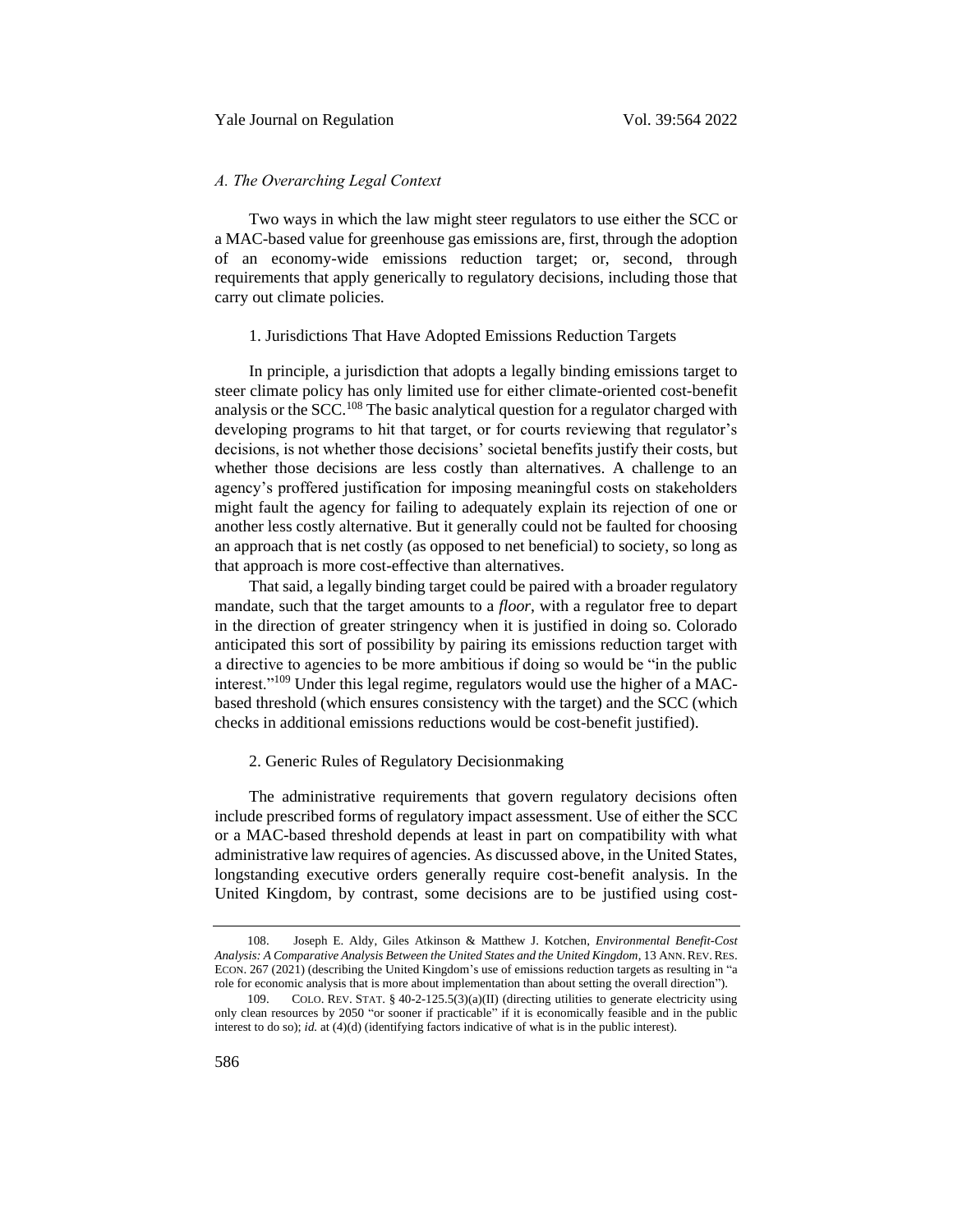benefit analysis.<sup>110</sup> Other decisions—such as those related to greenhouse gas emissions—are justified with cost-effectiveness analysis.<sup>111</sup> Other jurisdictions, including most states in the United States, require fully articulated and supported reasons for a decision but do not necessarily always prescribe a particular mode of regulatory analysis.<sup>112</sup>

In the United States, Executive Orders 12,866 and 13,563 direct federal agencies to use cost-benefit analysis when justifying adoption of significant rules.<sup>113</sup> The Office of Management and Budget has elaborated on and clarified that directive with Circular A-4.<sup>114</sup> This directive to justify decisions in terms of net social benefits is not, on its own, legally enforceable, but it interacts with the Administrative Procedure Act. Under that Act, agencies have discretion over how to regulate within the confines of whatever statute empowers them to do so but they must provide a reasoned explanation of their policy decisions.<sup>115</sup> While courts reviewing an agency decision do not prescribe a particular rationale for arriving at and defending it, they do examine the quality and rationality of the agency's proffered justification.<sup>116</sup> So, when an agency justifies its decision using cost-benefit analysis, a reviewing court will insist that the analysis be complete and evenhanded.<sup>117</sup> Agency decisions whose effects include increases or reductions in greenhouse gas emissions are therefore harder to justify if those emissions are ignored or are not valued in a way that enables—as the SCC does—comparison to other effects.

<sup>110.</sup> Giles Atkinson et al., *Environmental Valuation and Benefit-Cost Analysis in U.K. Policy*, 9 J. BENEFIT-COST ANALYSIS 97 (2018).

<sup>111.</sup> Aldy, Atkinson & Kotchen, *supra* note [108,](#page-22-1) at 276.

<sup>112.</sup> JASON A. SCHWARTZ, INST. FOR POL'Y INTEGRITY, 52 EXPERIMENTS WITH REGULATORY REVIEW: THE POLITICAL AND ECONOMIC INPUTS INTO STATE RULEMAKING 80-81 (2010).

<sup>113.</sup> Exec. Order 12,866, 58 Fed. Reg. 51,735 (1993); Exec. Order 13,563, 76 Fed. Reg. 3,821 (2011).

<sup>114.</sup> CIRCULAR A-4, *supra* not[e 15.](#page-4-0)

<sup>115.</sup> 5 U.S.C. § 553(e) (2018); Scenic Hudson Pres. Conf. v. Fed. Power Comm'n, 453 F.2d 463, 468 (2d Cir. 1971) ("Where the Commission has considered all relevant factors, and where the challenged findings, based on such full consideration, are supported by substantial evidence, we will not allow our personal views as to the desirability of the result reached by the Commission to influence us in our decision.").

<sup>116.</sup> Dep't of Homeland Sec. v. Regents of the Univ. of Cal., 140 S. Ct. 1891, 1907 (2020) ("It is a 'foundational principle of administrative law' that judicial review of agency action" is based on "the grounds that the agency invoked when it took the action." (quoting Michigan v. EPA, 576 U.S. 743, 758 (2015))); *see also* SEC v. Chenery Corp., 318 U.S. 80, 88 (1943); Carolyn Cecot & W. Kip Viscusi, *Judicial Review of Agency Benefit-Cost Analysis*, 22 GEO. MASON L. REV. 575 (2015).

<sup>117.</sup> *See,* e.g., Mozilla Corp. v. Fed. Commc'ns Comm'n, 940 F.3d 1, 70-71 (D.C. Cir. 2019) (discussing the consistency of the FCC's approach with instructions in Circular A-4); Cooling Water Intake Structure Coal. v. EPA, 905 F.3d 49, 67 (2d Cir. 2018) ("[A]gencies are ordinarily required to consider the relative costs and benefits of a regulation as part of reasoned decisionmaking."); Nat'l Ass'n of Home Builders v. EPA, 682 F.3d 1032, 1040 (D.C. Cir. 2012) ("[W]hen an agency decides to rely on a cost-benefit analysis as part of its rulemaking, a serious flaw undermining that analysis can render the rule unreasonable."); City of Portland v. EPA, 507 F.3d 706, 713 (D.C. Cir. 2007) ("[W]e will [not] tolerate rules based on arbitrary and capricious cost-benefit analyses.").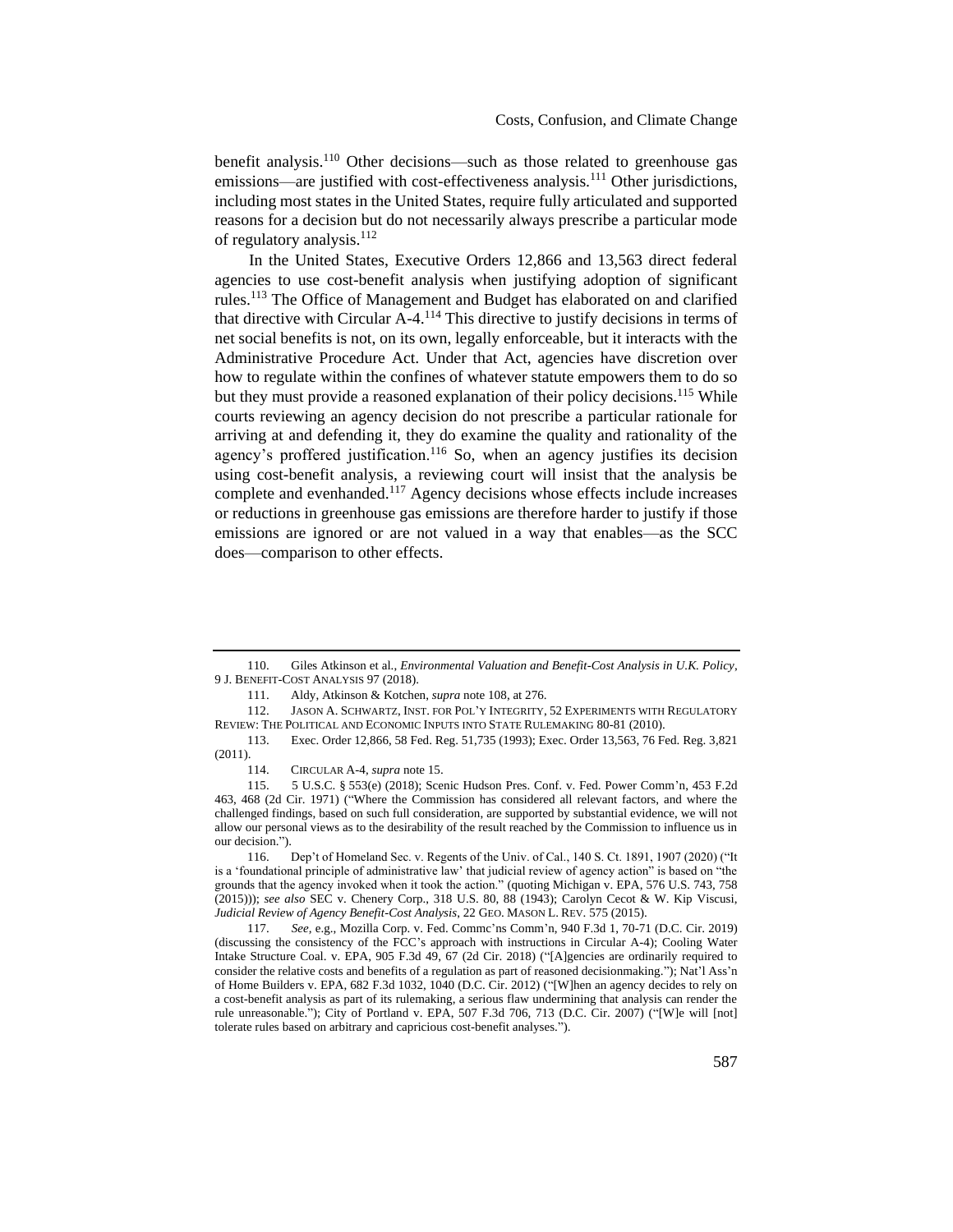## <span id="page-24-0"></span>*B. Current Applications of the SCC by Federal and State Agencies*

Government agencies at the federal and state levels use the SCC when assessing decisions that will reduce or increase emissions of carbon dioxide and other greenhouse gases.<sup>118</sup> Federal applications tend to be more uniform than state-level applications.

Federal agencies generally apply the SCC in three instances: cost-benefit analysis; review of environmental impacts pursuant to NEPA; and procurement and grantmaking decisions.

The first of these is the use of the SCC in regulatory cost-benefit analysis. The Interagency Working Group's SCC was developed specifically for use in cost-benefit analysis, and applies to analyses conducted pursuant to executive order or to statutes that direct an agency to specify a given regulatory standard. The latter sort of application was examined in *Zero Zone*, in which the Seventh Circuit rejected an industry challenge to the Department of Energy's updated energy efficiency standard for commercial refrigerators, adopted pursuant to the Energy Conservation Policy Act.<sup>119</sup> That act calls for such standards to achieve maximal energy efficiency within the bounds of what the agency determines to be "technologically feasible and economically justified."<sup>120</sup> The agency used the SCC to estimate the standard's benefits in order to inform its interpretation of "economically justified,"<sup>121</sup> a decision that the court upheld as reasonable.

The second type of application, environmental review of agency decisions, has been more contentious and less frequent to date.<sup>122</sup> Operationally, this application looks just like the monetization of benefits (or costs) that informs a cost-benefit analysis, but instead of the resulting monetary value always being netted against others, it often merely features in the list of impacts attributable to

<sup>118.</sup> With limited exceptions, localities generally do not employ formal carbon valuation metrics. *E.g.*, KING COUNTY OPERATIONAL COST OF CARBON 5-7 (2018), https://your.king county.gov/dnrp/climate/documents/2018-KC-Operational-Cost-Carbon-Report.pdf [https://perma.cc/65 43-BQG2] (recommending use of the social cost of carbon for an electric bus fleet feasibility study and in capital project planning). The *Technical Manual* for compliance with New York City's environmental quality review requirements, for instance, explains how city agencies should quantify emissions and assess the qualitative alignment of a project with the city's greenhouse gas emissions reduction goals. NEW YORK CITY, CEQR TECHNICAL MANUAL, ch. 18: Greenhouse Gas Emissions and Climate Change (2020), https://www1.nyc.gov/assets/oec/technical-manual/18\_Greenhouse\_Gas\_Emissions\_2020.pdf [https:// perma.cc/GAA6-M3DN]. It does not direct city agencies to develop or employ a monetary valuation of those emissions. *Id.*

<sup>119.</sup> Zero-Zone, Inc. v. Dep't of Energy, 832 F.3d 654 (7th Cir. 2016).

<sup>120.</sup> 42 U.S.C. § 6295(o)(2)(A) (2018).

<sup>121.</sup> Energy Conservation Standards for Commercial Refrigeration Equipment, 79 Fed. Reg. 17,726 (Mar. 28, 2014). For another example of a federal agency that employs cost-benefit analysis to carry out a statutory directive rather than executive order, see BUR. OF OCEAN ENERGY MGMT., ECONOMIC ANALYSIS METHODOLOGY FOR THE 2017-2022 OUTER CONTINENTAL SHELF OIL AND GAS LEASING PROGRAM 1-1 to 1-29 (2016); 43 U.S.C. § 1344(a)(1) (2018) (requiring the Secretary to manage outer continental shelf "in a manner which considers economic, social, and environmental values of the renewable and non-renewable resources contained in the outer Continental Shelf . . . .").

<sup>122.</sup> *See* Palenik, *supra* not[e 67,](#page-14-2) at 405-10 (tracing line of recent cases).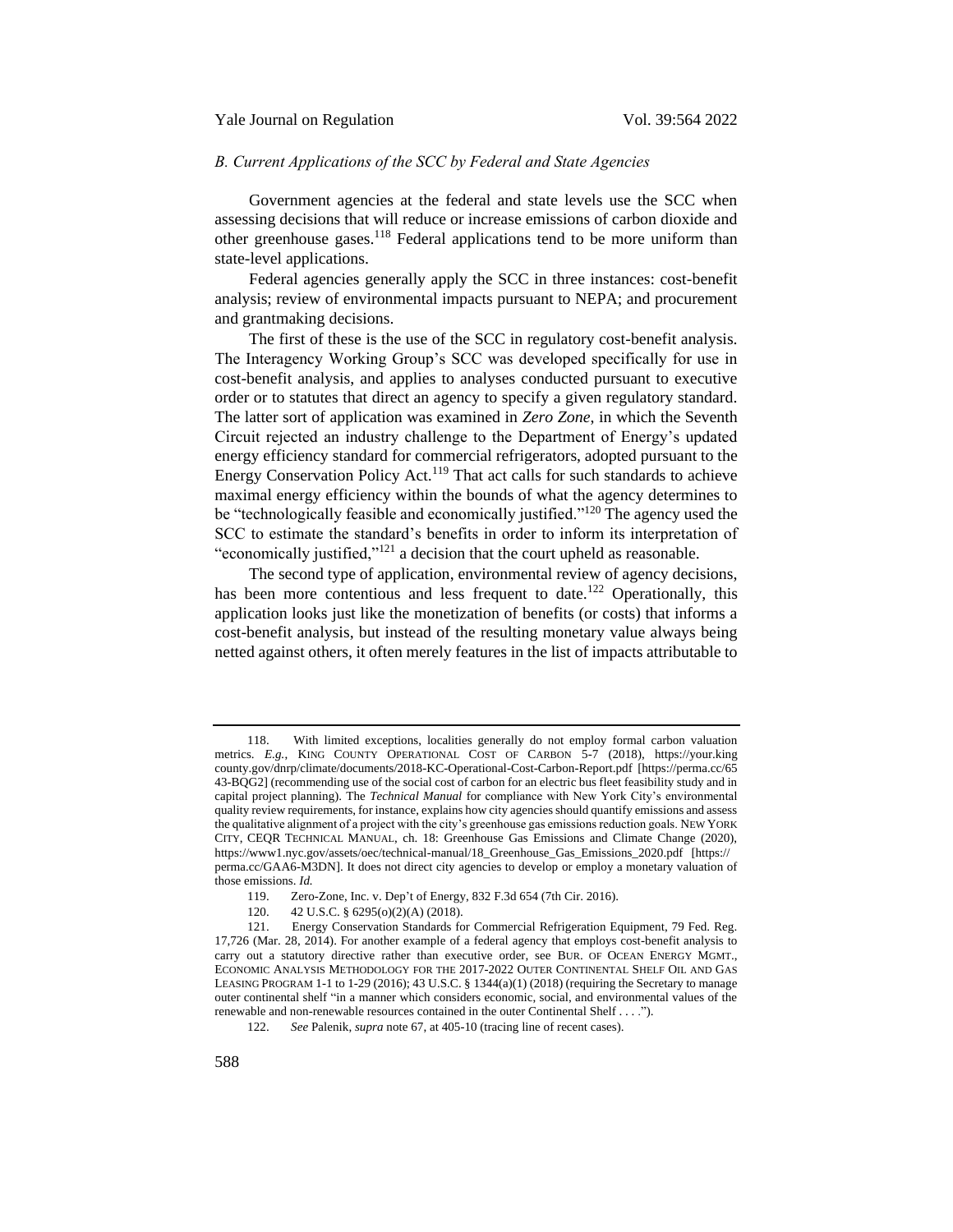<span id="page-25-1"></span>a given decision or project.<sup>123</sup> Notably, some agencies' applications of the SCC to environmental review more closely resemble cost-benefit analysis—the U.S. Postal Service, for instance, recently used the SCC to inform its comparison of program options in a draft environmental impact assessment.<sup>124</sup>

The third type of application involves including the SCC among other factors that inform decisions about what to procure or to whom funding should be granted.<sup>125</sup> Governments can apply the SCC to the procurement of a wide range of assets, including vehicle fleets, energy, and even the cement and steel used in infrastructure and buildings. Although the analyses of each of these differ in their particulars, in all cases they involve estimating the lifecycle emissions profiles of different procurement options and using the SCC to translate avoided emissions into a value comparable to other types of cost savings. Grant awards, similarly, can require applicants to include analyses of emissions impacts (or avoidance) of their proposals so that the awarding agency can weigh that aspect of the program or project against others in comparable terms.

<span id="page-25-0"></span>State agencies have, to date, mainly used the SCC to inform decisions about planning and compensation in the power sector.<sup>126</sup> One such application involves the development and review of integrated resource plans, which spell out how an electric utility will develop and operate its assets.<sup>127</sup> In states that require utilities to consider greenhouse gas emissions impacts when choosing among alternative resource plans, utilities are often directed to apply the SCC to help weigh the costs and benefits of their proposals.<sup>128</sup> Notably, this application is less uniform than cost-benefit analysis by federal agencies and the variations across states are meaningful.<sup>129</sup> Other notable power-sector applications of the SCC relate to

<sup>123.</sup> *See, e.g.*, Vecinos para el Bienestar de la Comunidad Costera v. FERC, 6 F.4th 1321 (D.C. Cir. 2021); High Country Conservation Advocates v. U.S. Forest Serv., 52 F. Supp. 3d 1174, 1182 (D. Colo. 2014).

<sup>124.</sup> UNITED STATES POSTAL SERVICE, DRAFT ENVIRONMENTAL IMPACT STATEMENT: NEXT GENERATION DELIVERY VEHICLE ACQUISITIONS 4-19 to 4-28 (2021); *see also* BOEM, COOK INLET PLANNING AREA OIL AND GAS LEASE SALE 244 IN THE COOK INLET, ALASKA FINAL ENVIRONMENTAL IMPACT STATEMENT 4-190 to 4-191 (2016) (estimating the social cost of emissions resulting from proposed offshore oil and gas lease sales).

<sup>125.</sup> *E.g.*, *GSA Includes New Environmental Features in Next-Generation Parcel Delivery*, GEN. SERVS. ADMIN., https://www.gsa.gov/cdnstatic/DDS3\_green\_features\_fact\_sheet.doc [https://perma.cc/4B2N-L8XM] (describing an application of SCC to procurements); U.S. DEPARTMENT OF TRANSPORTATION, BENEFIT-COST ANALYSIS GUIDANCE FOR DISCRETIONARY GRANT PROGRAMS 34- 35 tbl.A-6; 40-41 (2021).

<sup>126.</sup> For a compilation of states' uses of the social cost of carbon, see *States Using the SCC*, INST. FOR POL'Y INTEGRITY, https://costofcarbon.org/states [https://perma.cc/SJ7N-ETPE].

<sup>127.</sup> GRAB ET AL.,*supra* not[e 70](#page-14-3) at 13 (2019); *see also, e.g.*, Memorandum from Christina Van Winkle, Colo. Legis. Council Staff (Oct. 16, 2019) (outlining Colorado's "Regulatory Framework for Greenhouse Gas Emissions Reductions"), https://leg.colorado.gov/sites/default/files/r19- 775\_regulatory\_framework\_for\_greenhouse\_gas\_emissions.pdf [https://perma.cc/YF2D-HBR4].

<sup>128.</sup> *See, e.g.*, Grab, Paul & Fritz, *supra* not[e 70,](#page-14-3) at 17-18 (Colorado); *id.* at 20 (Minnesota).

<sup>129.</sup> *Compare* Elizabeth Hossner & Keith Faretra, Puget Sound Energy, 2021 IRP Webinar #5: Social Cost of Carbon, Planning Assumptions & Resource Alternatives Electric Portfolio Model (July 21, 2020) (describing use of SCC of \$75 for 2022 rising to \$99 by 2040 in resource planning in compliance with prescriptions of Washington State's Clean Energy Transformation Act), *with* Georgia Power, 2019 Integrated Resource Plan, Ga. PSC Docket No. 42310, at 4-23 to 4-24, 10-69 to 10-70 (July 21, 2019)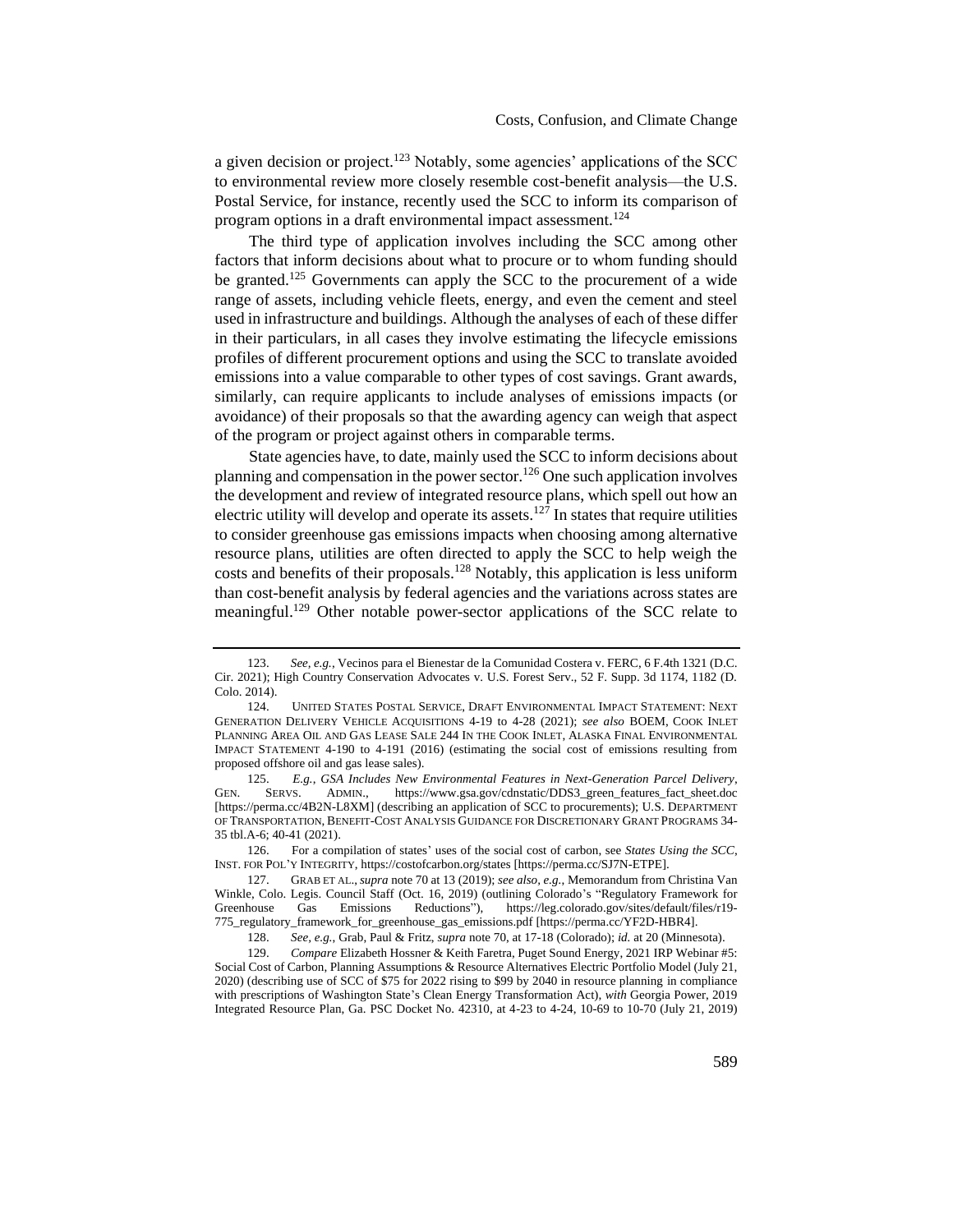compensation paid to non-emitting generation resources. Programs in Illinois, New Jersey, and New York require retail utilities to pay nuclear facilities for Zero Emissions Credits, the value of which derives in part from the SCC.<sup>130</sup> And in New York, the Public Service Commission uses the SCC to inform compensation paid to distributed energy resources.<sup>131</sup>

#### <span id="page-26-0"></span>*C. Potential Applications of Carbon Valuation Metrics*

This final Section draws on several scenarios to illustrate the role of SCC and/or a MAC-based emissions values in climate policymaking. Those scenarios involve several dimensions, including the presence (or absence) of a binding emissions target, implementation by a federal or state agency, and application to various sectors. These illustrative scenarios serve to confirm two features of climate policy: first, the interaction of binding emissions targets with the analytic enterprise; and second, the potentially complementary role of a MAC-based threshold and the SCC, depending on the legal context.

With respect to the adoption of emissions reduction targets, there are at least four types of jurisdictions, listed in the following table:

<sup>(</sup>describing inclusion of \$10 and \$20 carbon pricing scenarios in resource planning "to estimate the impact of different carbon prices" in anticipation of potential "carbon legislation or regulation" and not pursuant to state law, regulation, or guidance).

<sup>130.</sup> Elec. Power Supply Ass'n v. Star, 904 F.3d 518, 521-22 (7th Cir. 2018) (describing Illinois ZEC program); Coal. for Competitive Elec., Dynergy Inc. v. Zibelman, 906 F.3d 41, 45 (2d Cir. 2018) (describing New York ZEC program); *In re* Implementation of L. 2018, C. 16 Regarding Establishment of Zero Emission Certificate Program for Eligible Nuclear Power Plants, 467 N.J. Super. 154, 160, 250 A.3d 1136, 1139 (App. Div. 2021) (describing the New Jersey ZEC program), *cert. denied sub nom*. *In re* L. 2018, C. 16, No. 085640, 2021 WL 2931320 (N.J. July 9, 2021).

<sup>131.</sup> N.Y. Pub. Serv. Comm'n, Order on Net Energy Metering Transition, Phase One of Value of Distributed Energy Resources, and Related Matters, Case 15-E-0571, at 15-16 (Mar. 9, 2017).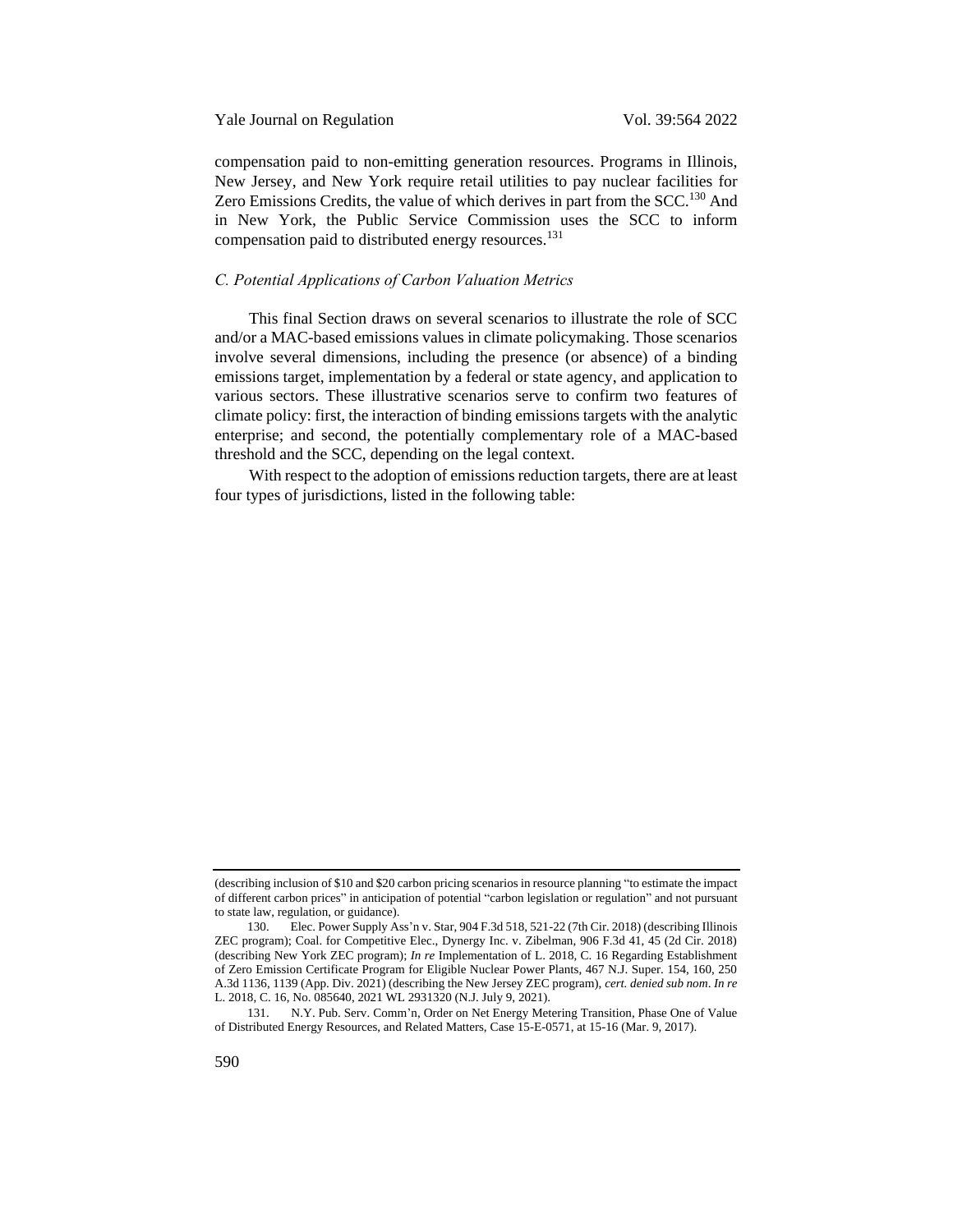|     | <i>Type of Jurisdiction</i>                                                                                               | Example             | SCC<br>or MAC-Based<br>Value?                                                                                                            |
|-----|---------------------------------------------------------------------------------------------------------------------------|---------------------|------------------------------------------------------------------------------------------------------------------------------------------|
| (a) | No binding, economy-<br>wide emissions reduction<br>target                                                                | Arkansas            | SCC is appropriate for<br>most applications                                                                                              |
| (b) | Clear and binding target                                                                                                  | Washington<br>State | MAC is appropriate for<br>most applications                                                                                              |
| (c) | Clear and binding target<br>plus authorization<br>to<br>agencies to pursue more<br>aggressive policies where<br>warranted | Colorado            | First apply a MAC-based<br>threshold, then apply the<br>SCC for comparison and to<br>if<br>determine<br>greater<br>ambition is warranted |
| (d) | potentially<br>Hazy<br>or or<br>binding target                                                                            | Maryland            | Both<br>potentially<br>are<br>appropriate                                                                                                |

Table 1. Jurisdictional Typology for Choosing a Carbon Valuation Metric

In the first two types of jurisdiction, the SCC and a MAC-based threshold are, respectively, the appropriate choices for agencies to employ to value greenhouse emissions in most, if not all, applications. In jurisdiction (a) the lack of a binding target means that no tool can provide a better answer than the SCC to the question, How worthwhile is it to abate a marginal unit of emissions? In jurisdiction (b) the answer to that question should derive from a MAC-based threshold, which is, in turn, grounded in the jurisdiction's emissions reduction target. In jurisdiction (c), the question is best answered in two steps: the first would involve applying a MAC-based threshold value, and the second would involve a sensitivity analysis that applies the SCC to assess whether greater ambition is warranted. Finally, in jurisdiction (d), where the target is either unclear, not firmly binding, or both, then there could potentially be a role for both a MAC-based threshold and the SCC. Practically speaking, some jurisdictions may straddle at least two of these categories rather than sitting well within the confines of just one.

The examples of climate policy measures below further illuminate the role of the SCC or a MAC-based threshold in a given jurisdiction's approach to policy formulation and implementation.

*Royalty surcharges for leases to extract fossil fuels from federal lands*. Pursuant to statutory directive, the Department of the Interior collects royalties for all fossil fuels extracted from federal lands.<sup>132</sup> Interior's decisions about royalties rest on the Mineral Leasing Act of 1920 and the Federal Land Policy

<sup>132.</sup> Federal law prescribes a minimum rate of 12.5% of revenues for multiple resources. 30 U.S.C. § 226(b)(1)(A) (2018) (onshore oil and gas); *id.* § 207(a) (surface coal); 43 U.S.C. § 1337 (a)(1)(A) (offshore oil and gas).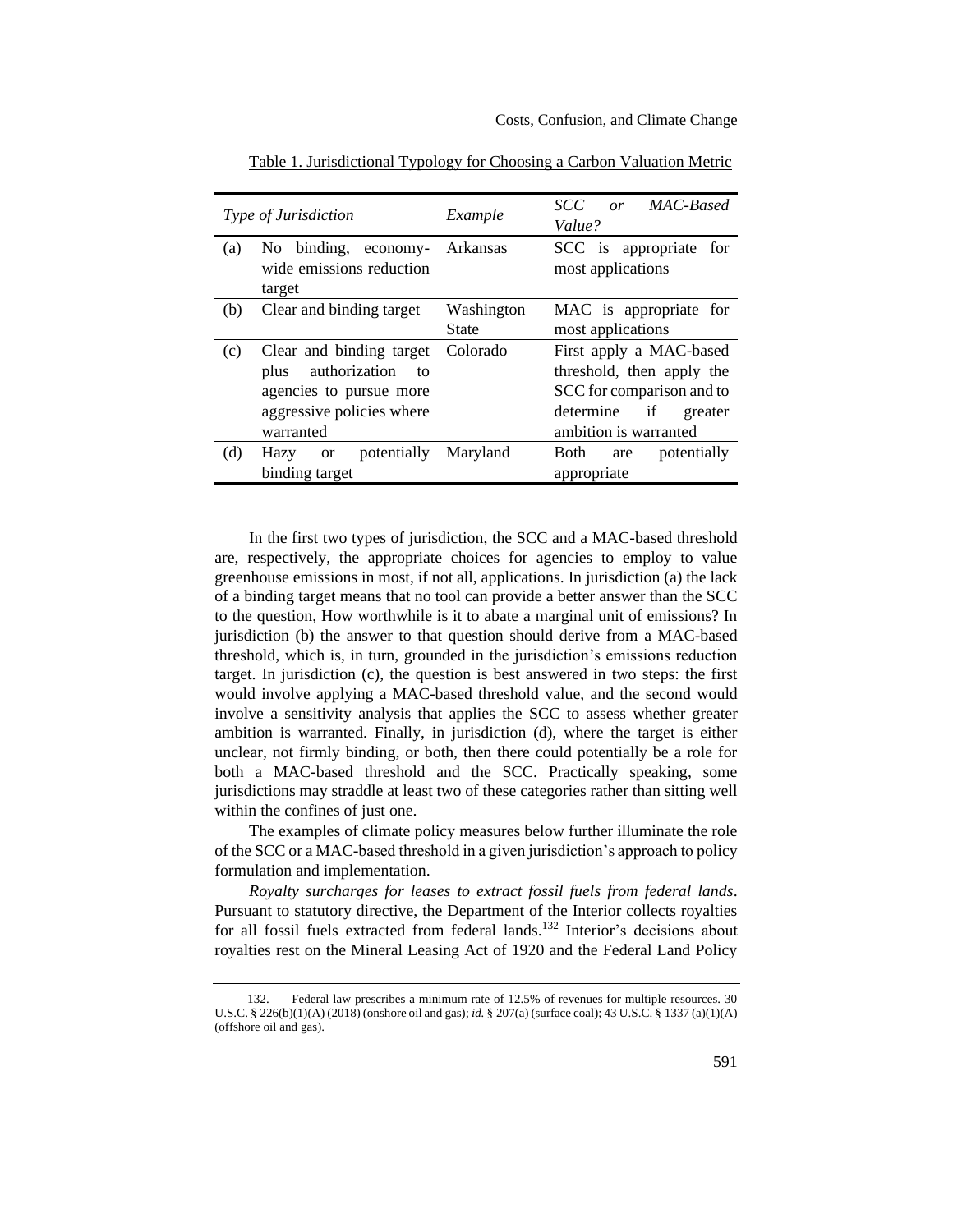and Management Act., and it operates under the broad directives of Executive Order 12,866 and similar guidelines. Accordingly, Interior should account for the full range of externalities associated with the activities that it licenses.<sup>133</sup> In the context of climate change, Interior should ensure that royalties reflect the cost of climate damage imposed by the consumption of fossil fuels.<sup>134</sup> Because the federal government lacks a binding emissions target, the SCC (rather than some MAC-based threshold) should be used to internalized climate-related harms into the royalty structure.

*Valuing emissions avoided by energy efficiency investments*. Dozens of states require retail energy utilities to sponsor energy efficiency programs.<sup>135</sup> As of this writing, Congress is considering the Build Back Better Act, which includes provisions that would stitch greenhouse gas emissions reduction into the priorities of state programs that receive federal funds for residential energy efficiency retrofits. To be eligible, state programs must include a plan that, among other things, "value[s] savings based on time, location, or greenhouse gas emissions."<sup>136</sup> Let us assume that this bill passes and prompts a reorientation of state residential energy efficiency programs toward emissions abatement so that participating states value the emissions avoided through federally sponsored energy efficiency investments. In states that embody the jurisdiction types discussed above, different emissions values would be appropriate. (a) Arkansas law does not presently impose any greenhouse gas emissions reduction requirements, so the SCC would be an appropriate value to apply there.<sup>137</sup> (b) Washington State is bound, by 2050, to reduce greenhouse gas emissions 95% below 1990 levels and to achieve net-zero emissions economy-wide.<sup>138</sup> This means that a MAC-based threshold is appropriate for valuing the emissions impact on energy efficiency investments. (c) Colorado law prescribes a 90% emissions reduction from 2005 levels by 2050 and directs agencies to pursue more ambitious emissions reductions if doing so would serve the public interest.<sup>139</sup> It follows that a MAC-based threshold would be appropriate, unless

<sup>133.</sup> *See* JAYNI FOLEY HEIN & CAROLINE CECOT, INST. FOR POL'Y INTEGRITY, COAL ROYALTIES 6-7 (2016) (explaining economic logic for incorporating externalities into royalty payments consistent with the policy logic underlying royalties generally); JAYNI FOLEY HEIN & PETER HOWARD, INST. FOR POL'Y INTEGRITY, ILLUMINATING THE HIDDEN COST OF COAL 1 (2015) ("Accounting for both methane and transportation externality costs would justify adding 70.1 percent to the current 12.5 percent surface-mine royalty rate . . . . This would justify a new royalty rate of 82.6 percent for federal surfacemined coal.").

<sup>134.</sup> MAX SARINSKY ET AL., INST. FOR POL'Y INTEGRITY, BROADENING THE USE OF THE SOCIAL COST OF GREENHOUSE GASES IN FEDERAL POLICY 23 (2021).

<sup>135.</sup> *See* Am. Council for an Energy-Efficient Economy, *State and Local Policy Database: Energy Efficiency Resource Standards*, https://database.aceee.org/state/energy-efficiency-resourcestandards#:~:text=An%20energy%20efficiency%20resource%20standard,energy%20savings %20target%20for%20utilities.&text=The%20legislation%20established%20Alaska's%20state,state%20 by%2015%25%20by%202020 [https://perma.cc/E4C3-LQAG].

<sup>136.</sup> Build Back Better Act, H.R. 5376 § 30421(a)(2)(C)(ii)(III) (2021).

<sup>137.</sup> This would involve inclusion of the SCC in applications of the Total Factor Cost Test that the Arkansas Public Service Commission directs utilities to use estimate the value of a program to society.

<sup>138.</sup> WASH. REV. CODE § 70A.45.020 (2020).

<sup>139.</sup> *See* Memorandum, Colo. Legis. Council Staff, *supra* not[e 127.](#page-25-0)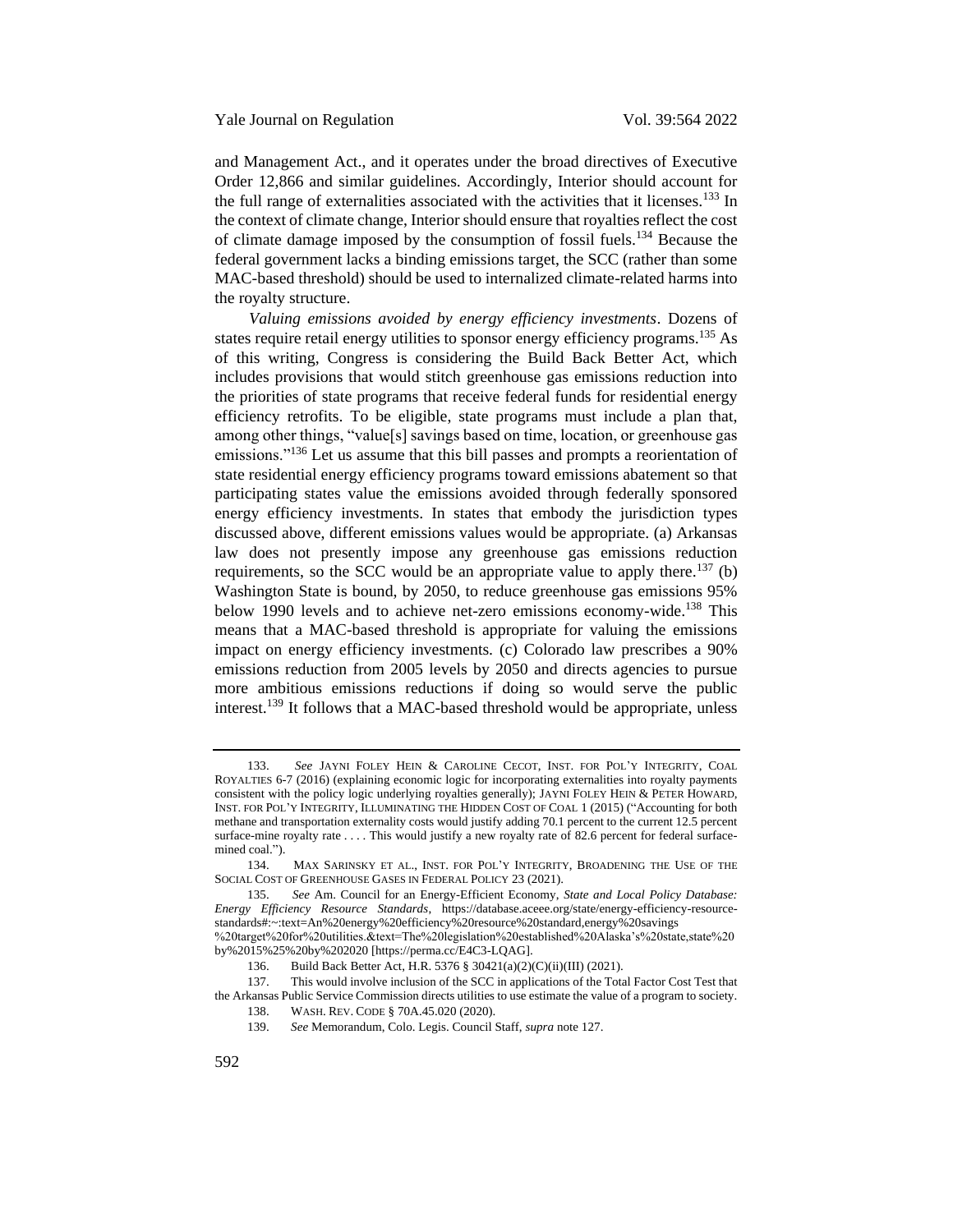exceeding that threshold were shown to be in the public interest, for instance, because doing so would yield greater net benefits. Finally, (d) Maryland's Greenhouse Gas Emissions Reduction Act imposes an economy-wide emissions reduction target of 40% below 2006 levels by  $2030$ ,<sup>140</sup> leaving 60% of 2006 emissions levels not subject to a reduction requirement and so leaving the obligations of particular sectors unclear. Maryland should, therefore, value residential energy efficiency using the  $SCC<sup>141</sup>$ 

*Congestion charge*. Several cities—London, Milan, Singapore, and Stockholm—have imposed congestion charges on motor vehicles.<sup>142</sup> Congestion charges serve as a sort of entrance fee for motor vehicles seeking to drive in a designated portion of the city. Congestion charges can be designed to apply differentially so that they reflect vehicle weight, emissions intensity, timing, or other factors.<sup>143</sup> New York law establishes 2050 as the binding deadline for economy-wide emissions to fall 85% below a 1990 baseline and to reach net zero. The same law—the Climate Leadership and Community Protection Act<sup>144</sup>—requires individual agency decisions conform to an overarching statewide emissions reduction target, $145$  but authorizes state agencies to employ the SCC or a MAC-based threshold to value greenhouse gas emissions.<sup>146</sup> Depending on whether one interprets its emissions reduction target to be fully clear and binding, New York can be said to represent a version of jurisdiction (b) or (d) from the list above. If classified as (b), use of a MAC-based threshold would be more appropriate to calibrate the price level and evaluate the emissions impacts of the congestion charge; if (d), the version of the SCC adopted by New York State's Department of Environmental Conservation should serve this purpose.<sup>147</sup>

*Government procurements*. An agency procuring a vehicle fleet can compare vehicles' greenhouse gas emissions profiles as well as other factors like capital costs and expected maintenance costs. Completing this comparison would require monetizing the value of the emissions quantities associated with different bidders' proposals. Federal agencies, which operate in a version of jurisdiction (a), should apply the SCC when comparing bids and for other purposes as well, such as assessing the environmental impacts of the procurement.<sup>148</sup> In

<sup>140.</sup> MD. ENV'T CODE § 2-1204.1 (2017).

<sup>141.</sup> *See, e.g.*, Order Adopting the First New Jersey Cost Test, N.J. Bd. Pub. Utils., Docket Nos. QO19010040 & QO20060389, at 6, 17 (Aug. 24, 2020).

<sup>142.</sup> *E.g.*, Transport for London, *Congestion Charge*, https://tfl.gov.uk/modes/driving/ congestion-charge [https://perma.cc/4FWN-C8BA].

<sup>143.</sup> For a discussion of the externalities potentially addressed by a congestion charge, see MATT BUTNER & BETHANY A. DAVIS NOLL, A PILEUP: SURFACE TRANSPORTATION MARKET FAILURES AND POLICY SOLUTIONS (2020).

<sup>144.</sup> Climate Leadership and Community Protection Act, 2019 N.Y. Laws 857.

<sup>145.</sup> *Id.* at 872 (Climate Leadership and Community Protection Act § 7(2)).

<sup>146.</sup> *Id.* at 868 (Climate Leadership and Community Protection Act § 2), codified at N.Y. ENV'T CONSERV. L. § 75-0113(2).

<sup>147.</sup> N.Y. STATE ENERGY RES. & DEV. AUTH. & RES. FOR THE FUTURE*, supra* not[e 47.](#page-12-2)

<sup>148.</sup> *See, e.g.*, UNITED STATES POSTAL SERVICE, DRAFT ENVIRONMENTAL IMPACT STATEMENT, *supra* not[e 123.](#page-25-1)